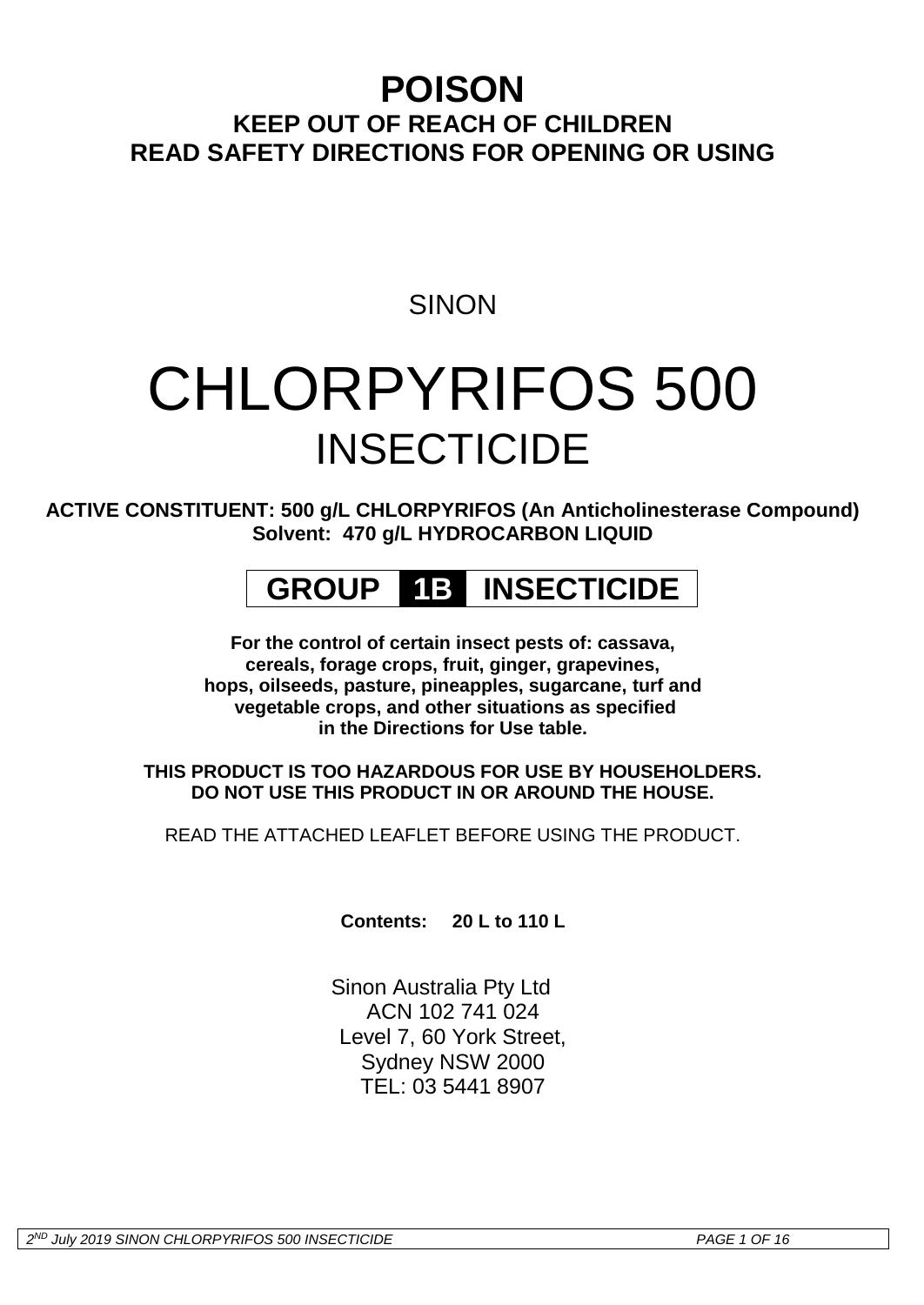#### **STORAGE AND DISPOSAL**

Store in closed, original container in a cool, well ventilated area. Do not store for prolonged periods in direct sunlight. Triple rinse containers before disposal. Add rinsings to spray tank. Do not dispose of undiluted chemicals on site. If not recycling, break, crush or puncture and deliver empty packaging for appropriate disposal to an approved waste management facility. If an approved waste management facility is not available, bury the empty packaging 500 mm below the surface in a disposal pit specifically marked and set up for this purpose clear of waterways, desirable vegetation and tree roots, in compliance with relevant Local, State or Territory government regulations. DO NOT burn empty containers or product.

This container can be recycled if it is clean, dry, free of visible residues and has the drumMUSTER logo visible. Triple rinse container before disposal. Dispose of rinsate by adding to the spray tank. Do not dispose of undiluted chemicals on site. Wash outside of the container and the cap. Store cleaned container in a sheltered place with cap removed. It will then be acceptable for recycling at a drumMUSTER collection or similar container management site. The cap should not be replaced but may be taken separately.

#### **Refillable containers**

Empty contents fully into application equipment. Close all valves and return to point of supply for refill or storage.

#### **SAFETY DIRECTIONS:**

Product is poisonous if absorbed by skin contact, inhaled or swallowed. Repeated exposure may cause allergic disorders. Repeated minor exposure may have a cumulative poisoning effect. Will irritate the eyes and skin. Avoid contact with eyes and skin. Do not inhale vapour or spray mist. When opening the container, preparing spray and using the prepared spray, wear chemical resistant clothing buttoned to the neck and wrist and washable hat, elbow-length PVC gloves, goggles, chemical resistant footwear and half facepiece respirator with combined dust and gas cartridge. If clothing becomes contaminated with product or wet with spray remove clothing immediately. If product on skin, immediately wash area with soap and water. If product in eyes, wash it out immediately with water. After use and before eating, drinking or smoking, wash hands, arms and face thoroughly with soap and water. After each days use, wash gloves, goggles, contaminated clothing and respirator and if rubber wash with detergent and warm water**. FIRST AID:**

If swallowed, splashed on skin or in eyes, or inhaled, contact a Poisons Information Centre (Phone Australia 131126) or a doctor at once. Remove any contaminated clothing and wash skin thoroughly. If swallowed, activated charcoal may be advised. Give atropine if instructed. If in eyes, hold eyes open, flood with water for at least 15 minutes and see a doctor.

#### **SAFETY DATA SHEET**

For further information refer to the Safety Data Sheet which is available from the supplier.

#### **NOTICE TO BUYER**

Seller warrants that the product conforms to its chemical description and is reasonably fit for the purpose stated on the label when used in accordance with directions under normal conditions of use. No warranty of merchantability for a particular purpose, express or implied, extends to the use of the product contrary to label instructions, or under abnormal conditions.

APVMA Approval No: 86189/120853 Batch No: Date of Manufacture:

UN. 3018, 2WE, PGIII **ORGANOPHOSPHORUS** PESTICIDE, LIQUID, NOS



#### IN A TRANSPORT EMERGENCY DIAL 000 POLICE OR FIRE BRIGADE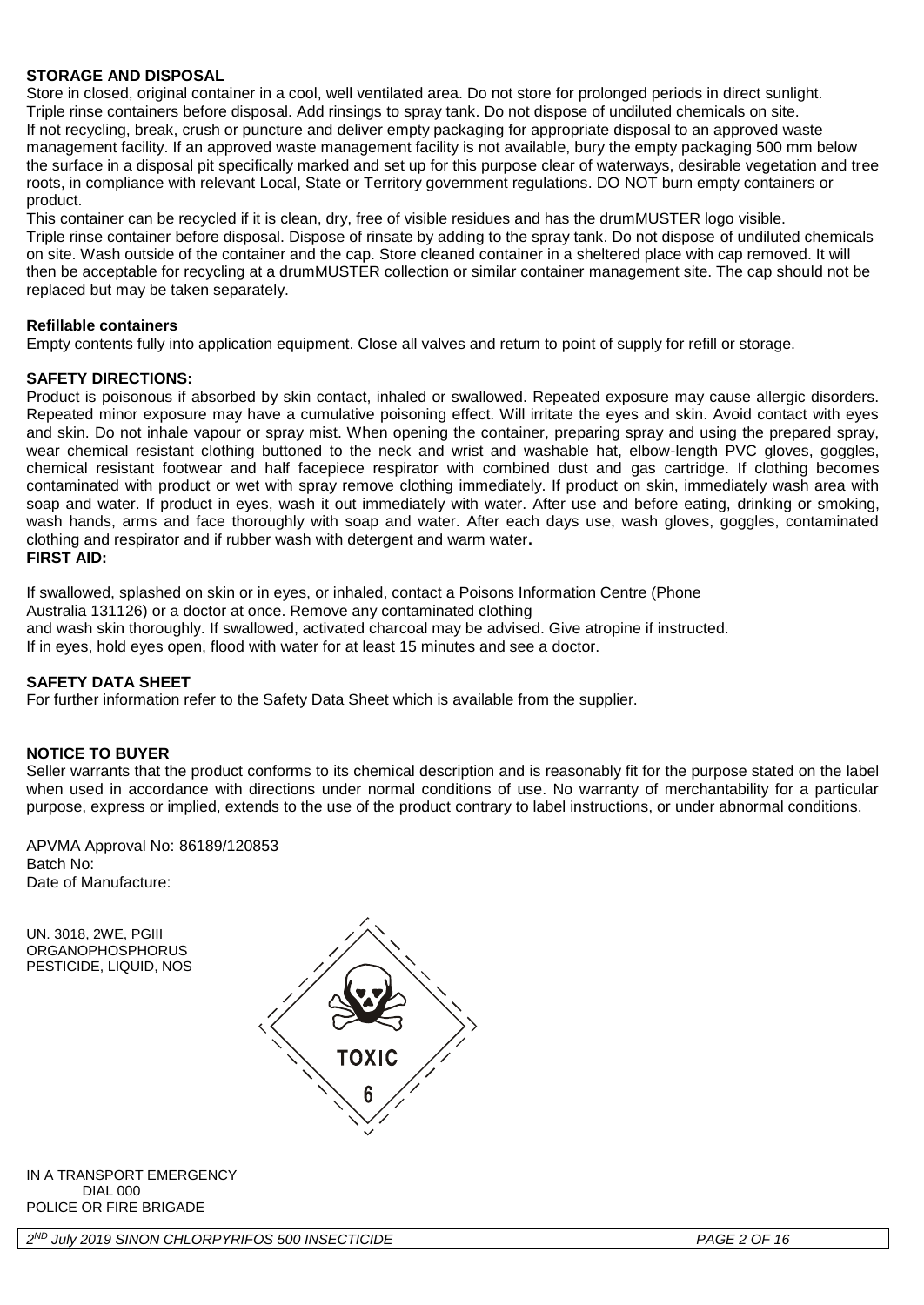# **POISON**

**KEEP OUT OF REACH OF CHILDREN READ SAFETY DIRECTIONS FOR OPENING OR USING**

### **SINON**

# CHLORPYRIFOS 500 **INSECTICIDE**

**ACTIVE CONSTITUENT: 500 g/L CHLORPYRIFOS (An Anticholinesterase Compound) Solvent: 470 g/L HYDROCARBON LIQUID**

## **GROUP 1B INSECTICIDE**

**For the control of certain insect pests of: cassava, cereals, forage crops, fruit, ginger, grapevines, hops, oilseeds, pasture, pineapples, sugarcane, turf and vegetable crops, and other situations as specified in the Directions for Use table.**

#### **THIS PRODUCT IS TOO HAZARDOUS FOR USE BY HOUSEHOLDERS. DO NOT USE THIS PRODUCT IN OR AROUND THE HOUSE.**

APVMA Approval No: 86189/120853

Sinon Australia Pty Ltd ACN 102 741 024 Level 7, 60 York Street, Sydney NSW 2000 TEL: 03 5441 8907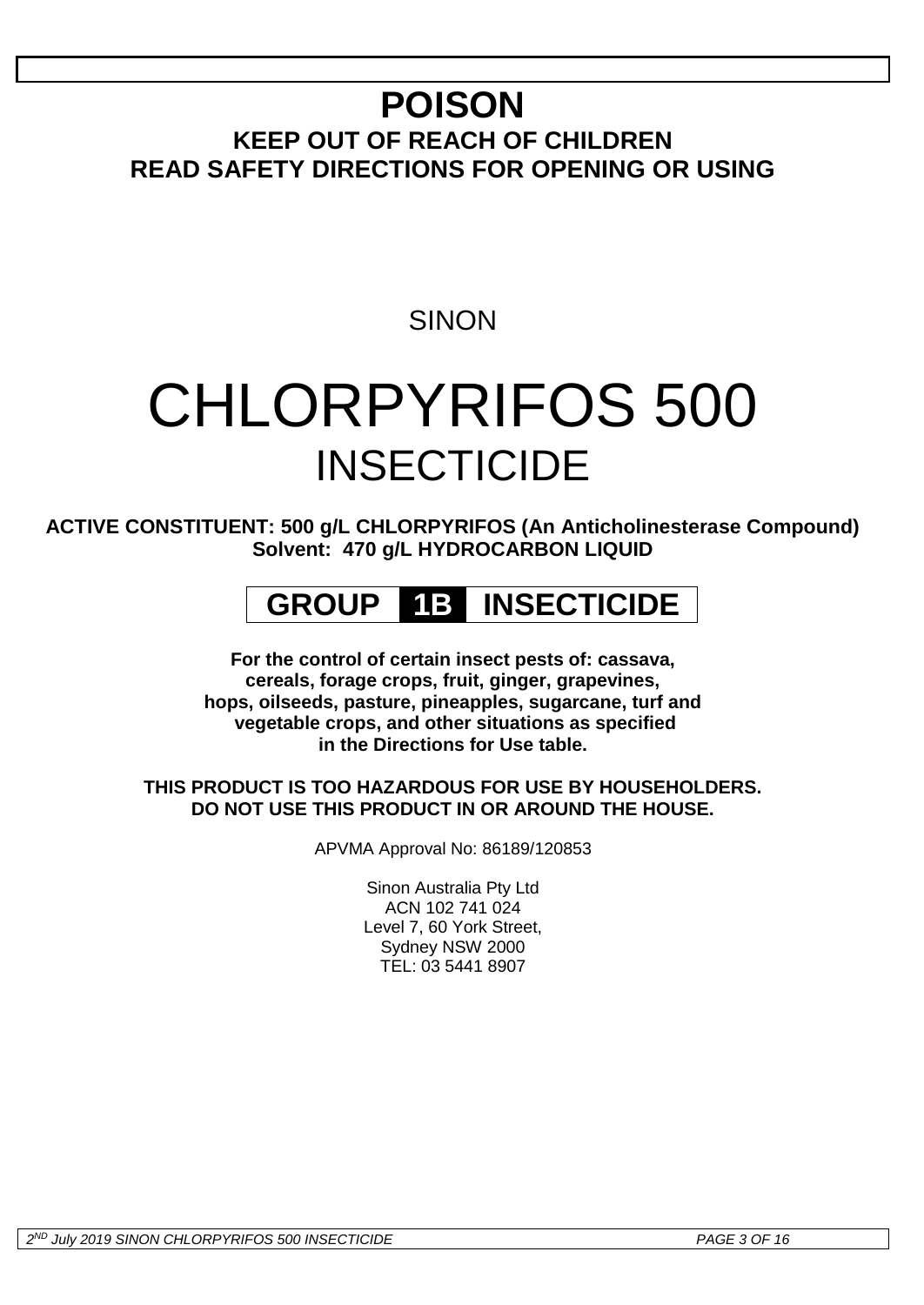#### **DIRECTIONS FOR USE**

| <b>CROP</b>        | <b>INSECT</b>                                                                              | <b>STATE</b>                    |                     | <b>RATE</b>                                                                  | <b>WITHHOLDING</b>  | <b>CRITICAL COMMENTS</b>                                                                                                                                                                                                                                                                                                                                                                                                                  |
|--------------------|--------------------------------------------------------------------------------------------|---------------------------------|---------------------|------------------------------------------------------------------------------|---------------------|-------------------------------------------------------------------------------------------------------------------------------------------------------------------------------------------------------------------------------------------------------------------------------------------------------------------------------------------------------------------------------------------------------------------------------------------|
|                    |                                                                                            |                                 | Vol/ha              | Vol/100 L                                                                    | <b>PERIOD</b>       |                                                                                                                                                                                                                                                                                                                                                                                                                                           |
| Apples, Pears      | San Jose Scale                                                                             | NSW, SA, WA,<br><b>QLD ONLY</b> |                     | 100mL (2%<br>Miscible Winter<br>oil may be<br>added to the<br>dormant spray) | 14 days             | Dormant Period: Apply as late as possible ensuring thorough<br>coverage of limbs and branches. Seasonal period. Apply to<br>coincide with crawler activity in mid-late November and later as<br>necessary. Ensure thorough coverage of limbs, branches, foliage<br>and fruit.                                                                                                                                                             |
|                    | <b>Woolly Aphid</b>                                                                        |                                 |                     |                                                                              |                     | Apply when infestation build-up is first noticed ensuring thorough<br>coverage.                                                                                                                                                                                                                                                                                                                                                           |
|                    | <b>Mealy Bugs</b>                                                                          | SA, WA ONLY                     |                     |                                                                              |                     | Apply initially at petal fall and then 10-14 days later. Apply a follow-<br>up application if necessary, 2-3 weeks prior to harvest. Thorough<br>coverage of all limbs and branches is essential.                                                                                                                                                                                                                                         |
| Avocado            | Avocado leafroller                                                                         | QLD, WA ONLY                    | 1 or 2 L            | 50 or 100 mL                                                                 | $\overline{7}$ days | Use this rate in tank mix with 1 L/ha (500 mL/100L of water) of<br>Dichlorvos (500 g/L). For low volume spray equipment use L/ha rate.<br>Apply at first sign of pest activity before larvae move to fruit. Use<br>higher rate when populations are high.                                                                                                                                                                                 |
|                    | Ivy Leafroller                                                                             | NSW, WA ONLY                    |                     |                                                                              |                     | Apply at first sign of pest activity before larvae move to fruit. Use<br>higher rate when populations are higher. For low volume spray<br>equipment use L/ha rate.                                                                                                                                                                                                                                                                        |
|                    | Latania scale, hairy caterpillars, light<br>brown apple moth, Redshouldered leaf<br>beetle | NSW, WA ONLY                    |                     |                                                                              |                     | Apply when populations indicate treatment is required. Spotspray<br>affected trees only.<br>Repeat as necessary. Use higher rate when populations are high.                                                                                                                                                                                                                                                                               |
| <b>Bananas</b>     | Banana Scab Moth (Nacoleia<br>octasema)                                                    | QLD, WA ONLY                    | $1-2L$              | 200 mL                                                                       | 14 days             | Apply from the first appearance of flowers and repeat as populations<br>indicate until fingers are exposed. Use high rate with onset of wet<br>weather and/or heavy insect pressure.                                                                                                                                                                                                                                                      |
|                    | Banana Weevil Borer                                                                        | QLD, NSW, WA<br><b>ONLY</b>     |                     | $1 - 1.8$ L                                                                  |                     | After removal of trash, apply 500-700 mL of spray (depending on<br>butt size) to lower 30cm of the butt and to the surrounding soil within<br>30cm, ensuring thorough coverage of butt and suckers.<br>Sub-tropical areas: Use high rate for annual control of borers.<br>Tropical areas: Use high rate in Sept-Nov for initial spray and follow-<br>up with low rate in Feb-April should insect numbers warrant a<br>second application. |
|                    | Caterpillars                                                                               | NSW, WA ONLY                    |                     | 200 mL                                                                       |                     | Apply from the first appearance of flower bell and repeat as<br>populations indicate until fingers are exposed. Use as ground<br>application only, do not apply by air.                                                                                                                                                                                                                                                                   |
| Carrots            | Light brown apple moth                                                                     | NSW, WA ONLY                    | 500 mL or 700<br>mL | $\sim$                                                                       |                     | Apply when moths are first detected. Repeat at the higher rate if<br>there is a recurrence of infestation.                                                                                                                                                                                                                                                                                                                                |
| Cassava            | Cutworm (Agrotis spp.)                                                                     | QLD, WA ONLY                    | 700 mL              |                                                                              |                     | Apply to seedlings and soil at the base of seedling, when cutworm<br>activity is observed.                                                                                                                                                                                                                                                                                                                                                |
| Citrus             | California Red Scale (Aonidella<br>aurantii)                                               | QLD, VIC, NSW,<br>SA, WA ONLY   |                     | 100 mL or 50<br>$mL + 1L$<br>miscible<br>Summer<br>spraying oil              |                     | Apply during November/March period. Two sprays may be required<br>under conditions of heavy scale infestation. Apply with high volume<br>sprayers to point of run-off.<br>Note: Do not use on citrus in area where integrated control<br>programs are in operation.                                                                                                                                                                       |
| Citrus, Pome Fruit | Wingless Grasshopper                                                                       | NSW, VIC, TAS,<br>SA. WA ONLY   | 500 mL              | 50 mL                                                                        |                     | Spray areas of crop infested with grasshoppers. Apply also as a<br>barrier across the line of advance, when grasshoppers are invading<br>the crop.                                                                                                                                                                                                                                                                                        |

*2 ND July 2019 SINON CHLORPYRIFOS 500 INSECTICIDE PAGE 4 OF 16*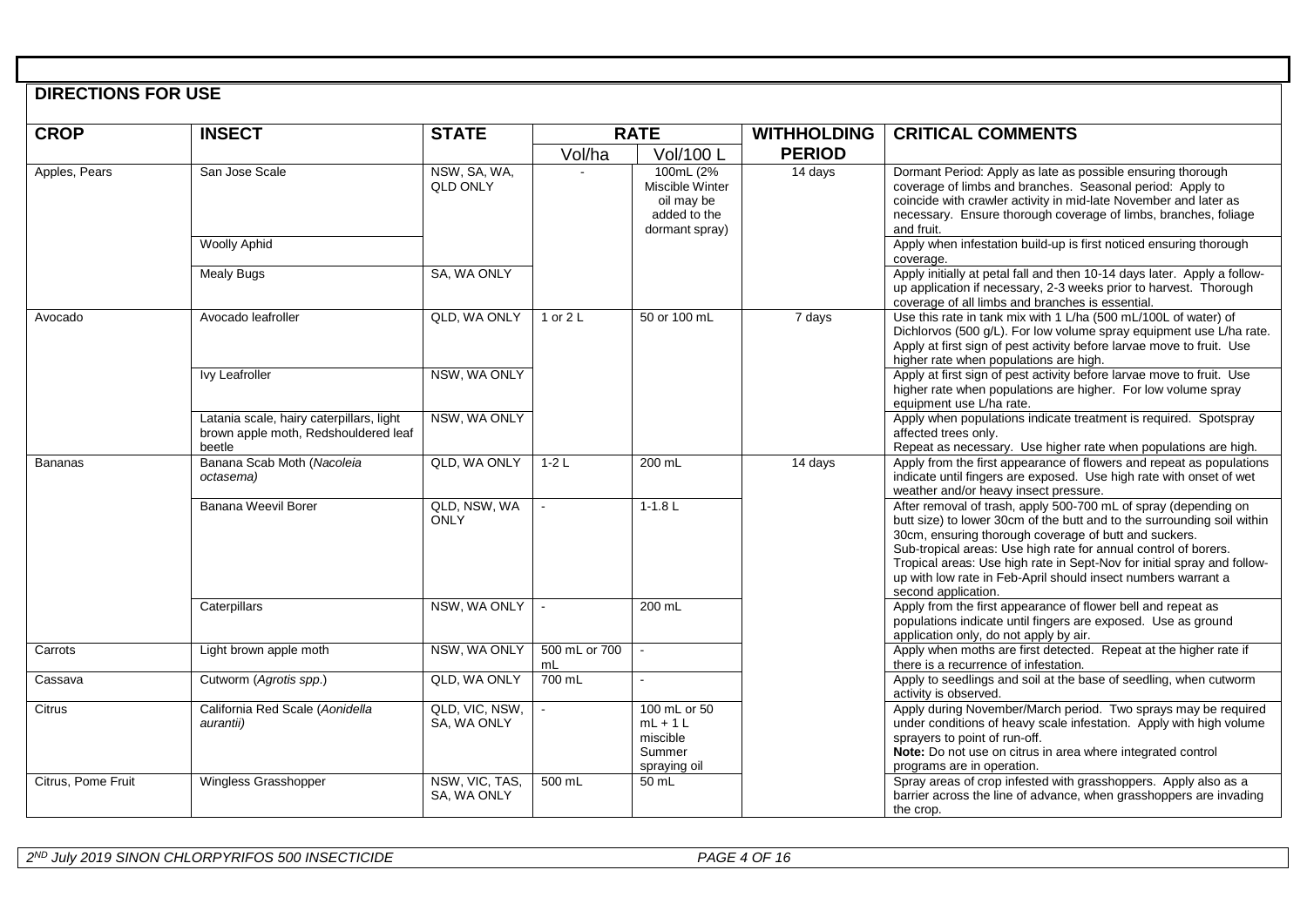| Cole crops including<br>Cabbage, Cauliflower | Cabbage moth, Cabbage white<br>butterfly, Cabbage Aphid, Cluster<br>Caterpillar, Cabbage Cluster<br>Caterpillar | NSW, VIC, TAS,<br>SA, WA ONLY                | $1.5 - 2L$                    | 150 mL-200 mL                                                | 5 days  | Spray at 10-14 day intervals. Use high rate under heavy pressure.<br>Large Plants: Use 1000L/ha. To improve spray coverage add non-<br>ionic wetting agents as recommended.                                                                                                                                                        |
|----------------------------------------------|-----------------------------------------------------------------------------------------------------------------|----------------------------------------------|-------------------------------|--------------------------------------------------------------|---------|------------------------------------------------------------------------------------------------------------------------------------------------------------------------------------------------------------------------------------------------------------------------------------------------------------------------------------|
|                                              | Corn Earworm, Native Budworm<br>(Helicoverpa spp.)                                                              | QLD, WA ONLY                                 | 1.5L                          | 150 mL                                                       |         | Apply as pests indicate commencing when pests first appear.<br>Large Plants: Use 1000 L/ha                                                                                                                                                                                                                                         |
|                                              | Corn Earworm                                                                                                    | NSW, VIC, SA,<br><b>WA ONLY</b>              | $1.5 - 2L$                    | 150 mL-200 mL                                                |         | Apply at 10-14 day intervals. Use high rate under heavy pest<br>pressure.<br>Large Plants: Use 1000 L/ha                                                                                                                                                                                                                           |
|                                              | Native Budworm (Helicoverpa<br>punctigera)                                                                      | NSW, VIC, SA,<br>TAS, WA ONLY                |                               |                                                              |         | Apply at 10-day interval commencing when pests first appear. Apply<br>at 7-day interval under heavy pest pressure.<br>Large Plants: Use 1000 L/ha                                                                                                                                                                                  |
| Cabbage, Cauliflower                         | African black beetle                                                                                            | NSW, WA ONLY                                 | 2 <sub>L</sub><br>(boomspray) | 300 mL (drench)                                              |         | Boom Spray: Apply in 500 - 1000 L of water/ha at or soon after<br>planting as a 10-15 cm band spray.<br>Drench: Apply 100mL of diluted spray to base of each plant. Treat<br>as soon as the first signs of infestation are observed.<br>Note: If attack is prolonged follow up boom spray or drench<br>treatment may be necessary. |
| Cucurbits                                    | White flies                                                                                                     | NSW, WA ONLY                                 |                               | 50 mL/100L                                                   |         | Apply when pest is first detected. If required repeat applications<br>every 10-14 days.                                                                                                                                                                                                                                            |
| Ginger                                       | Cutworm (Agrotis spp.)                                                                                          | QLD, WA ONLY                                 | 700-900 mL                    |                                                              | $\sim$  | Apply when pest population is evident from damage to the primary<br>shoot at or below ground, or to the first leaf during growth.                                                                                                                                                                                                  |
| Grapevines                                   | Light brown apple moth                                                                                          | <b>ALL STATES</b>                            | 500 mL                        | 50 mL                                                        | 14 days | Apply initial spray just after berry set (early October). Later schedule<br>sprays should be made as required.                                                                                                                                                                                                                     |
|                                              | Grapevine moth                                                                                                  | QLD. NSW.                                    |                               |                                                              |         |                                                                                                                                                                                                                                                                                                                                    |
|                                              | Grapevine scale                                                                                                 | TAS, SA, WA<br><b>ONLY</b>                   |                               | 100 mL alone or<br>add $50mL + 1L$<br>miscible Winter<br>Oil |         | Apply as a dormant spray, post pruning (July)                                                                                                                                                                                                                                                                                      |
| Kiwi Fruit                                   | Common armyworm, Southern<br>armyworm                                                                           | NSW, VIC, WA,<br>SA, TAS, QLD<br><b>ONLY</b> | 1 <sub>L</sub>                | 50 mL                                                        | 14 days | Apply at green tip at least 10 days after dormant lime sulphur<br>application and pre-blossom. Do not apply post blossom.                                                                                                                                                                                                          |
| Mango                                        | Common mango scale                                                                                              | QLD, WA ONLY                                 | $\blacksquare$                | 100 mL                                                       | 21 days | Apply to coincide with crawler activity. Ensure thorough coverage of<br>all branches, foliage and fruit.                                                                                                                                                                                                                           |
| Pineapples                                   | Pineapple Mealy-bug, Ants                                                                                       | QLD, WA ONLY                                 |                               | 100 mL use a<br>minimum of<br>3000 L water/ha                |         | Apply when pests are first seen and repeat at 90-day intervals or as<br>necessary.                                                                                                                                                                                                                                                 |
| Potatoes                                     | African Black Beetle                                                                                            | NSW, WA ONLY                                 | 3-6 L & 900<br>mL             |                                                              |         | Apply the spray to the soil immediate prior to planting, ensuring<br>thorough incorporation to a depth of 15cm. Use high rate under<br>heavy pest pressure. Apply as a second spray at tuber initiation.                                                                                                                           |
|                                              | White fringed weevil                                                                                            | NSW, VIC, WA<br><b>ONLY</b>                  | 6 L                           |                                                              |         | Apply pre-plant and incorporate into the soil immediately after<br>application.                                                                                                                                                                                                                                                    |
|                                              |                                                                                                                 | WA, NSW ONLY                                 | 1 <sup>L</sup>                |                                                              |         | Apply at hilling-up or 7 weeks after planting as a follow up to pre-<br>plant incorporation.                                                                                                                                                                                                                                       |
|                                              | Wireworm                                                                                                        | VIC, WA ONLY                                 | 6 L                           |                                                              |         | Apply as a band spray to the soil surface incorporating immediately.<br>Use before planting in areas where wireworm is a known problem.                                                                                                                                                                                            |
| Silverbeet                                   | Redlegged earth mite, Blue Oat mite                                                                             | NSW, WA ONLY                                 | 140 or 300 mL                 |                                                              | $\sim$  | Use higher rate for severe infestations. Headlands and vegetation<br>surrounding the crop may also need to be treated.                                                                                                                                                                                                             |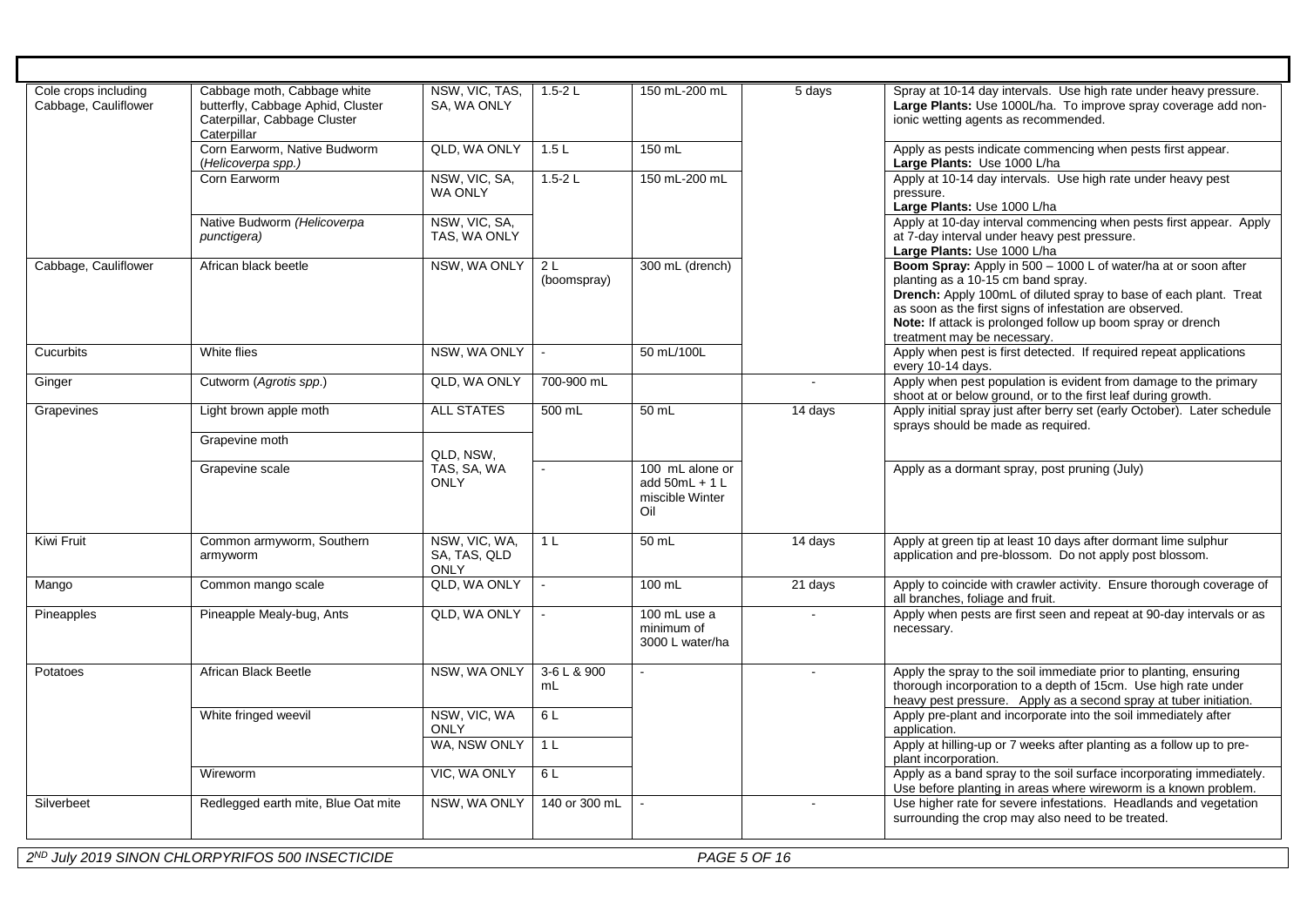| Stonefruit                    | European earwig                                                                | NSW, WA ONLY                     | 2 L<br>$200$ mL + $250$<br>mL Sunflower<br>oil/5 kg<br>cracked wheat<br>or cracked<br>sorghum bait | 100 mL                                                              | 14 days          | Spray application: Apply in a minimum of 2000 L/ha in Spring. If<br>lower volume used increase concentration to apply 2 L of product/ha.<br>Bait Application: Apply 5kg of bait/ha in Spring by fertiliser<br>spreader. See General Instruction on preparation of cracked wheat<br>or cracked sorghum bait.                                                                     |
|-------------------------------|--------------------------------------------------------------------------------|----------------------------------|----------------------------------------------------------------------------------------------------|---------------------------------------------------------------------|------------------|---------------------------------------------------------------------------------------------------------------------------------------------------------------------------------------------------------------------------------------------------------------------------------------------------------------------------------------------------------------------------------|
|                               | San Jose Scale                                                                 | QLD. WA. NSW<br>ONLY             |                                                                                                    | 100 mL (2%<br>Miscible oil may<br>be added to the<br>dormant spray) |                  | Dormant Period: Apply as late as possible ensuring thorough<br>coverage of all branches.<br>Seasonal Period: Apply to coincide with crawler activity in mid-late<br>November and later if necessary. Ensure thorough coverage of all<br>branches, foliage and fruit.<br>Note: Some fruit marking may occur if high volume spraying is<br>carried out under hot, dry conditions. |
| <b>Strawberries</b>           | Field crickets, Mole crickets                                                  | QLD, WA ONLY                     | 100 mL/10kg<br>bran bait                                                                           |                                                                     |                  | Apply in recently ratooned strawberry patches or newly planted<br>runners when damage or pest populations indicate. Broadcast,<br>preferably in late afternoon, to base of plants and inter-row-space.<br>See General Instructions on preparation of bran baits.                                                                                                                |
| Tomatoes                      | Green Vegetable Bug                                                            | TAS, SA, WA<br><b>ONLY</b>       | 1.5L                                                                                               | $150$ mL                                                            | 3 days           | Spray at first sign of bug activity.                                                                                                                                                                                                                                                                                                                                            |
|                               | Green Peach Aphid                                                              | QLD, VIC, TAS,<br>SA, WA ONLY    | 1 <sub>L</sub>                                                                                     | 100 mL                                                              | 3 days           | Spray when aphids are seen. Large Plants: Use 1000 L/ha                                                                                                                                                                                                                                                                                                                         |
|                               | False wireworm (Gonocephalum spp.)                                             | QLD. WA ONLY                     | 700 mL                                                                                             | 70 mL                                                               | 3 days           | Apply as a band spray at least 10cm wide into the open furrow at<br>planting. Spray the entire furrow width using a nozzle directly behind<br>the planting line. Use a minimum spray volume of 20 L/ha                                                                                                                                                                          |
|                               | Tomato Grub (Helicoverpa armigera)                                             | QLD, VIC, NSW,<br><b>WA ONLY</b> | $1.5 L - 2 L$                                                                                      | $150 - 200$ mL                                                      | 3 days           | Spray on 7 - 10 day schedule commending at flowering. Use high<br>rate under heavy pest pressure.                                                                                                                                                                                                                                                                               |
|                               | Native Budworm (Helicoverpa<br>punctigera)                                     | TAS, WA ONLY                     |                                                                                                    |                                                                     |                  |                                                                                                                                                                                                                                                                                                                                                                                 |
| Vegetables                    | Wingless grasshopper                                                           | NSW, VIC, SA,<br>TAS, WA ONLY    | 500 mL                                                                                             | 50 mL                                                               | Tomatoes 3 days  | Spray area of crop infested with grasshoppers. Apply also as a<br>barrier across the line of advance when grasshoppers are invading<br>the crop.                                                                                                                                                                                                                                |
| Young Plants of<br>Vegetables | Cutworm (Agrotis spp.)                                                         | <b>ALL STATES</b>                | 700 mL                                                                                             | 70 mL                                                               | Cole Crop 5 days | Apply immediately infestation is observed. Increase concentration to<br>compensate if application is below 100 L/ha. Spray should cover soil<br>out to at least 20cm on both sides of row crop. Re-treat as<br>necessary.                                                                                                                                                       |
|                               | Field Crickets (Telegryllus<br>commodus). Mole Crickets<br>(Gryllotalpha spp.) | QLD, WA ONLY                     | 100 mL/10 kg<br>bran bait                                                                          |                                                                     | $\sim$           | Apply as pest population indicates. See General Instructions on<br>preparation of bran baits.                                                                                                                                                                                                                                                                                   |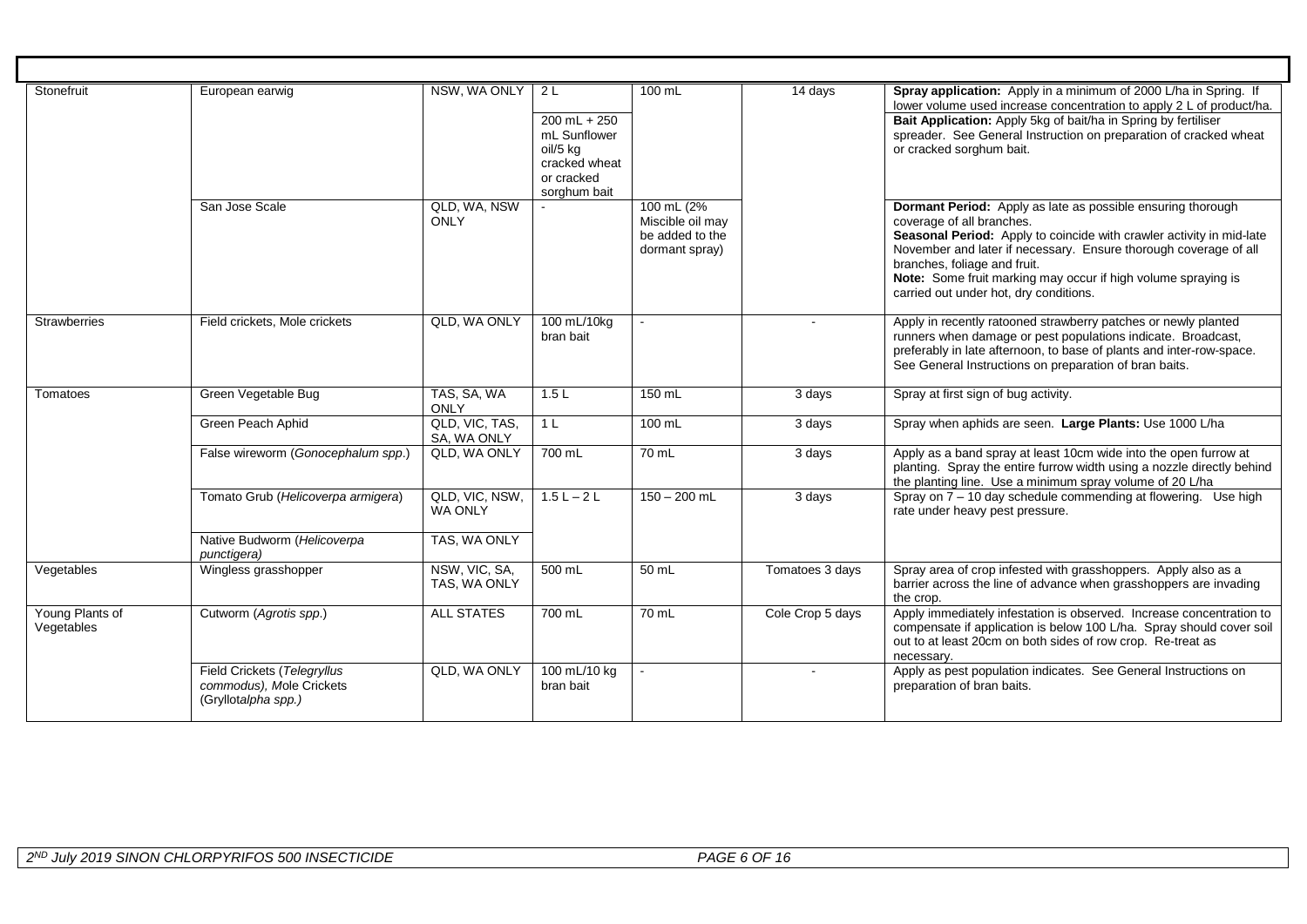| <b>CROP/SITUATION</b>                         | <b>INSECT</b>                            | <b>STATE</b>                                 | <b>RATE</b><br>Vol/ha                                                 | Witholding<br><b>Period</b>            | <b>CRITICAL COMMENTS</b>                                                                                                                                                                                                                                                   |
|-----------------------------------------------|------------------------------------------|----------------------------------------------|-----------------------------------------------------------------------|----------------------------------------|----------------------------------------------------------------------------------------------------------------------------------------------------------------------------------------------------------------------------------------------------------------------------|
| Cereals, pasture, forage<br>crops             | Southern armyworm, Common<br>armyworm    | <b>ALL STATES</b>                            | 700 or 900 mL                                                         | Cereals - 10 days<br>Grazing $-2$ days | Spray over total crop area when infestation is widespread. When<br>pests are moving as an "army" treat a broad strip over and in<br>advance of the infestation.<br>Late stage instar: Use higher rate when larvae 3cm in length.<br>Apply follow-up treatment as required. |
| Cereals                                       | Pasture webworm                          | NSW, VIC, TAS,<br><b>SA ONLY</b>             | 700 mL                                                                |                                        | Spray at first sign of damage. Apply with ground-rig boom, mister or<br>by air                                                                                                                                                                                             |
|                                               |                                          | <b>WA ONLY</b>                               | 300 mL                                                                |                                        | Pre-plant: Apply with the label rate of an approved tillage herbicide<br>to foliage prior to any cultivation<br>Post-emergence: Apply at first sign of damage. Apply with ground-<br>rig boom, mister or by air.                                                           |
| Cereals, pasture young<br>plants of oil seeds | Cutworm                                  | QLD, NSW.<br>TAS, WA ONLY<br><b>VIC ONLY</b> | 900 mL, in a minimum of 100L<br>water<br>70 0mL in a minimum of 100 L |                                        | Apply immediately infestation is observed. Apply follow-up<br>treatments as required.                                                                                                                                                                                      |
| Cereals, pasture, oil seeds                   | Cutworm (Agrotis munda and A.<br>infusa) | SA, WA ONLY                                  | water                                                                 |                                        |                                                                                                                                                                                                                                                                            |
| Cereals                                       | Cereal curculio                          | SA, WA ONLY                                  | 120 mL/100 kg seed                                                    | N/A                                    | Apply as a seed dressing just prior to sowing through an accurately<br>calibrated applicator. Note: A sowing rate of 95kg/ha (min) is<br>necessary to ensure economic responses are achieved.                                                                              |
| Cereals, pasture, forage<br>crops             | Spur-throated locust                     | QLD, NSW, VIC,<br><b>WA ONLY</b>             | 1.25 or 1.5 L                                                         | Cereals - 10 days<br>Grazing $-2$ days | Spray areas of crop or pasture infested with locusts. Apply spray to<br>trees or roosting sites to control swarming adult locusts.<br>Late stage hoppers and adults: Use higher rate                                                                                       |
|                                               | Australian plague locust                 | <b>VIC ONLY</b>                              | 560 mL                                                                |                                        | Adults: Spray areas of crop or pasture infested with locusts                                                                                                                                                                                                               |
|                                               |                                          |                                              | 350 mL                                                                |                                        |                                                                                                                                                                                                                                                                            |
|                                               |                                          | <b>SA ONLY</b>                               | 560 mL                                                                |                                        | Hoppers: Spray a swath in advance of marching band and then<br>spray along the dense marching front. Continue spraying until all<br>hoppers have been contacted.                                                                                                           |
|                                               |                                          | QLD, NSW, WA<br><b>ONLY</b>                  | 350 mL                                                                |                                        | Adults: Spray areas of crop or pasture infested with locusts.<br>Hoppers: Spray a swath in advance of marching bank and then                                                                                                                                               |
|                                               | <b>Migratory Locust</b>                  | QLD, WA ONLY                                 |                                                                       |                                        | spray along the dense marching front. Continue spraying until all<br>hopper have been contacted.<br>Spray areas of crop, trees and roosting sites infested with locust.                                                                                                    |
|                                               | Blue oat mite                            | <b>ALL STATES</b>                            | 140 mL                                                                |                                        |                                                                                                                                                                                                                                                                            |
|                                               | Redlegged earth mite                     | NSW, VIC, WA,                                |                                                                       |                                        | Spray when pests appear in large numbers, $3 - 6$ weeks after                                                                                                                                                                                                              |
|                                               | Lucerne flea                             | SA, TAS ONLY                                 | 70 mL                                                                 |                                        | autumn rains. Re-spray as necessary. Avoid spraying when pests<br>are sheltering. Spray when at least 2.5cm cover of pasture or crop is<br>present. DO NOT spray if rain is imminent.                                                                                      |
| Cereals, pasture, oil seeds                   | Wingless grasshopper                     | NSW. VIC. TAS.<br><b>SA ONLY</b>             | 500 mL                                                                |                                        | Spray area of crop or pasture infested with grasshoppers. Apply<br>also as a barrier across the line of advance, when grasshoppers are<br>invading the crop.                                                                                                               |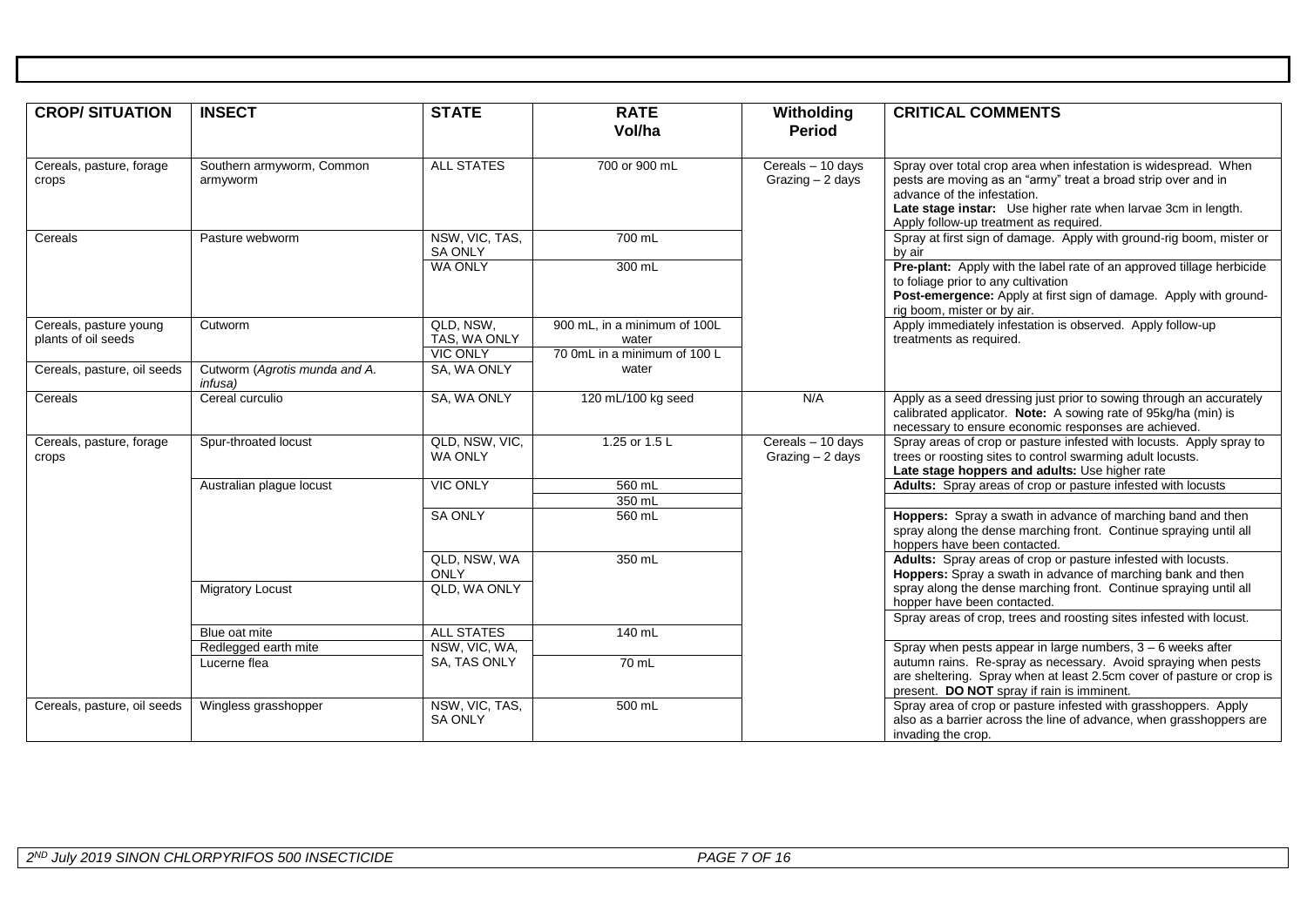| Field peas, broad beans,<br>NSW, WA ONLY<br>140-300 mL<br>Cereals - 10 days<br>Apply as a ground spray immediately prior to seedling emergence<br>Blue oat mite.<br>chickpeas, lupins, lucerne,<br>Redlegged earth mite<br>Grazing $-2$ days<br>using sufficient water to give good coverage. If mite activity is<br>severe, also spray headlands and surrounding vegetation prior to<br>lucerne pastures and<br>clover seed crops.<br>seedling emergence.<br>Rapeseed, linseed,<br>safflower, wheat, oats,<br>barley, rye, triticale.<br>Improved annual pastures,<br>establishing perennial<br>pastures<br>QLD, NSW, WA<br>DO NOT harvest for 4<br>900 mL in a minimum of 100 L<br>Cotton (young plants)<br>Cutworm<br>Apply immediately infestation is observed. Apply follow-up<br><b>ONLY</b><br>weeks after<br>treatments as required.<br>water<br>application.<br>Spray over total crop area when infestation is widespread. When<br>Southern armyworm,<br>700 or 900 mL<br>Cotton<br>DO NOT graze or cut<br>pests are moving as an "army" treat broad strip over and in advance<br>Common armyworm<br>for stockfood for 4<br>of the infestation. Late stage instar: Use higher rate when larvae<br>weeks after<br>3cm in length. Apply follow-up treatments as required.<br>application.<br>Pink spotted bollworm moth<br>QLD, WA ONLY<br>Apply when $10 - 15$ moths are trapped on two consecutive nights.<br>1 <sub>L</sub><br>This prevents infestation of bolls by larvae.<br>QLD, NSW, WA<br>Spray areas of crop infested with locusts. Apply spray to trees or<br>Spur throated locust<br>1.25 or 1.5 L<br>ONLY<br>roosting sites to control swarming adult locusts. Late stage instar:<br>Use higher rate<br>Spray areas of crop infested with grasshoppers. Apply also as a<br>Wingless grasshopper<br>500 mL<br>barrier across the line of advance when grasshoppers are invading<br>the crop.<br>Apply when pests first appear. Re-spray as indicated by field<br>Cotton aphid<br>300 or 400 mL<br>inspection. Use higher rate for higher populations.<br>Cotton flea beetle, Red shouldered<br>900 mL or 1.5 L<br>Apply when pests are present. Use higher rate under heavy pest<br>leaf beetle<br>pressure.<br>Spray when large numbers of pests occur, and damage is evident.<br>Springtails<br>300 mL<br>Re-spray as necessary.<br>QLD, WA ONLY<br><b>Migratory locust</b><br>350 mL<br>Spray areas of crop, trees and roosting sites infested with locusts.<br>QLD, NSW, WA<br>In-furrow: 5 to 15 mL/100m row or<br>Use higher rate with extreme population numbers. See General<br>Wireworm,<br><b>ONLY</b><br>500 mL to 1.5 L/ha for tow spacing<br>Instructions on soil application.<br>False wireworm<br>of 1 metre |  |  |  |  |  |
|------------------------------------------------------------------------------------------------------------------------------------------------------------------------------------------------------------------------------------------------------------------------------------------------------------------------------------------------------------------------------------------------------------------------------------------------------------------------------------------------------------------------------------------------------------------------------------------------------------------------------------------------------------------------------------------------------------------------------------------------------------------------------------------------------------------------------------------------------------------------------------------------------------------------------------------------------------------------------------------------------------------------------------------------------------------------------------------------------------------------------------------------------------------------------------------------------------------------------------------------------------------------------------------------------------------------------------------------------------------------------------------------------------------------------------------------------------------------------------------------------------------------------------------------------------------------------------------------------------------------------------------------------------------------------------------------------------------------------------------------------------------------------------------------------------------------------------------------------------------------------------------------------------------------------------------------------------------------------------------------------------------------------------------------------------------------------------------------------------------------------------------------------------------------------------------------------------------------------------------------------------------------------------------------------------------------------------------------------------------------------------------------------------------------------------------------------------------------------------------------------------------------------------------------------------------------------------------------------------------------------------------------------------------------------------------------------------------------------------------------|--|--|--|--|--|
|                                                                                                                                                                                                                                                                                                                                                                                                                                                                                                                                                                                                                                                                                                                                                                                                                                                                                                                                                                                                                                                                                                                                                                                                                                                                                                                                                                                                                                                                                                                                                                                                                                                                                                                                                                                                                                                                                                                                                                                                                                                                                                                                                                                                                                                                                                                                                                                                                                                                                                                                                                                                                                                                                                                                                |  |  |  |  |  |
|                                                                                                                                                                                                                                                                                                                                                                                                                                                                                                                                                                                                                                                                                                                                                                                                                                                                                                                                                                                                                                                                                                                                                                                                                                                                                                                                                                                                                                                                                                                                                                                                                                                                                                                                                                                                                                                                                                                                                                                                                                                                                                                                                                                                                                                                                                                                                                                                                                                                                                                                                                                                                                                                                                                                                |  |  |  |  |  |
|                                                                                                                                                                                                                                                                                                                                                                                                                                                                                                                                                                                                                                                                                                                                                                                                                                                                                                                                                                                                                                                                                                                                                                                                                                                                                                                                                                                                                                                                                                                                                                                                                                                                                                                                                                                                                                                                                                                                                                                                                                                                                                                                                                                                                                                                                                                                                                                                                                                                                                                                                                                                                                                                                                                                                |  |  |  |  |  |
|                                                                                                                                                                                                                                                                                                                                                                                                                                                                                                                                                                                                                                                                                                                                                                                                                                                                                                                                                                                                                                                                                                                                                                                                                                                                                                                                                                                                                                                                                                                                                                                                                                                                                                                                                                                                                                                                                                                                                                                                                                                                                                                                                                                                                                                                                                                                                                                                                                                                                                                                                                                                                                                                                                                                                |  |  |  |  |  |
|                                                                                                                                                                                                                                                                                                                                                                                                                                                                                                                                                                                                                                                                                                                                                                                                                                                                                                                                                                                                                                                                                                                                                                                                                                                                                                                                                                                                                                                                                                                                                                                                                                                                                                                                                                                                                                                                                                                                                                                                                                                                                                                                                                                                                                                                                                                                                                                                                                                                                                                                                                                                                                                                                                                                                |  |  |  |  |  |
|                                                                                                                                                                                                                                                                                                                                                                                                                                                                                                                                                                                                                                                                                                                                                                                                                                                                                                                                                                                                                                                                                                                                                                                                                                                                                                                                                                                                                                                                                                                                                                                                                                                                                                                                                                                                                                                                                                                                                                                                                                                                                                                                                                                                                                                                                                                                                                                                                                                                                                                                                                                                                                                                                                                                                |  |  |  |  |  |
|                                                                                                                                                                                                                                                                                                                                                                                                                                                                                                                                                                                                                                                                                                                                                                                                                                                                                                                                                                                                                                                                                                                                                                                                                                                                                                                                                                                                                                                                                                                                                                                                                                                                                                                                                                                                                                                                                                                                                                                                                                                                                                                                                                                                                                                                                                                                                                                                                                                                                                                                                                                                                                                                                                                                                |  |  |  |  |  |
|                                                                                                                                                                                                                                                                                                                                                                                                                                                                                                                                                                                                                                                                                                                                                                                                                                                                                                                                                                                                                                                                                                                                                                                                                                                                                                                                                                                                                                                                                                                                                                                                                                                                                                                                                                                                                                                                                                                                                                                                                                                                                                                                                                                                                                                                                                                                                                                                                                                                                                                                                                                                                                                                                                                                                |  |  |  |  |  |
|                                                                                                                                                                                                                                                                                                                                                                                                                                                                                                                                                                                                                                                                                                                                                                                                                                                                                                                                                                                                                                                                                                                                                                                                                                                                                                                                                                                                                                                                                                                                                                                                                                                                                                                                                                                                                                                                                                                                                                                                                                                                                                                                                                                                                                                                                                                                                                                                                                                                                                                                                                                                                                                                                                                                                |  |  |  |  |  |
|                                                                                                                                                                                                                                                                                                                                                                                                                                                                                                                                                                                                                                                                                                                                                                                                                                                                                                                                                                                                                                                                                                                                                                                                                                                                                                                                                                                                                                                                                                                                                                                                                                                                                                                                                                                                                                                                                                                                                                                                                                                                                                                                                                                                                                                                                                                                                                                                                                                                                                                                                                                                                                                                                                                                                |  |  |  |  |  |
|                                                                                                                                                                                                                                                                                                                                                                                                                                                                                                                                                                                                                                                                                                                                                                                                                                                                                                                                                                                                                                                                                                                                                                                                                                                                                                                                                                                                                                                                                                                                                                                                                                                                                                                                                                                                                                                                                                                                                                                                                                                                                                                                                                                                                                                                                                                                                                                                                                                                                                                                                                                                                                                                                                                                                |  |  |  |  |  |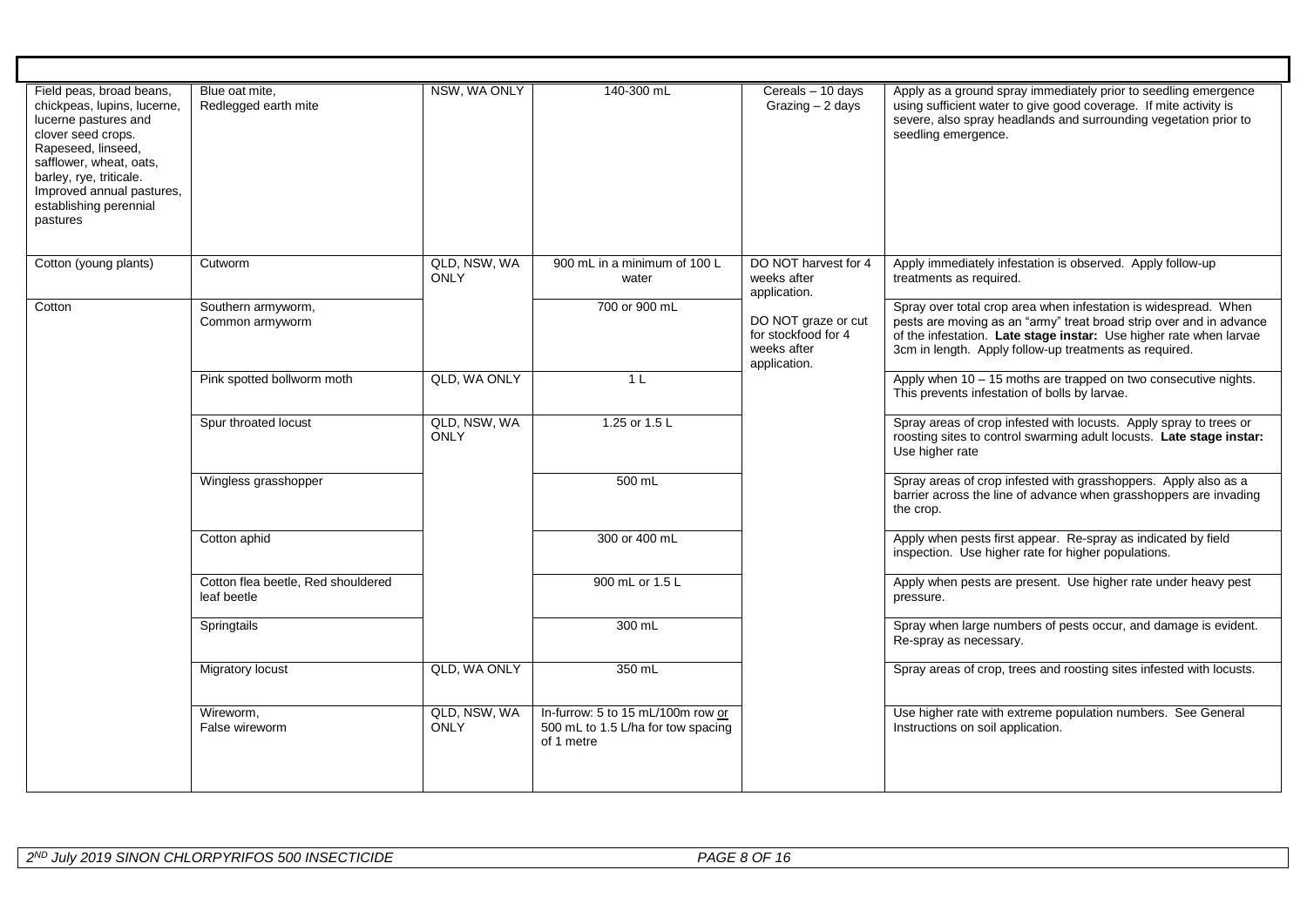| Lucerne (young plants)                            | Cutworm                                  | QLD, NSW,<br>TAS, WA ONLY<br><b>VIC ONLY</b> | 900 mL in a minimum of 100 L<br>water<br>700 mL in a minimum of 100 L | Grazing $-2$ days | Apply immediately infestation is observed. Apply follow-up<br>treatments as required.                                                             |
|---------------------------------------------------|------------------------------------------|----------------------------------------------|-----------------------------------------------------------------------|-------------------|---------------------------------------------------------------------------------------------------------------------------------------------------|
|                                                   | Cutworm (Agrotis munda and A.<br>infusa) | SA, WA ONLY                                  | water                                                                 |                   |                                                                                                                                                   |
| Lucerne                                           | Webspinner caterpillar                   | QLD, NSW, WA<br><b>ONLY</b>                  | 700 mL                                                                |                   | Spray when pests appear.                                                                                                                          |
|                                                   | Lucerne leafroller                       |                                              | 300 or 400 mL                                                         |                   | Apply when pests first appear. Late stage instar: use higher rate<br>when larvae 1.5cm in length are present and/or under heavy pest<br>pressure. |
| Lucerne and medics in<br>pasture and forage crops | Spotted alfalfa aphid<br>Bluegreen aphid | <b>NSW ONLY</b>                              | 200 or 300 mL                                                         |                   | Spray when pests first appear. Use the higher rate when large<br>numbers of aphids are invading the crop.                                         |
|                                                   |                                          | QLD, VIC, TAS,<br>SA, WA ONLY                |                                                                       |                   | Seedling lucerne, medics: apply when $1 - 2$ aphids/plant are<br>observed.                                                                        |
|                                                   | Pea aphid                                | QLD, NSW, VIC,<br>TAS, SA, WA<br>ONLY        |                                                                       |                   | Established lucerne, medics: apply when 20-40 aphids/stem are<br>observed.                                                                        |
|                                                   | Sitona weevil                            | NSW, VIC, TAS,<br>SA, WA ONLY                | 350 mL                                                                |                   | Apply October to December, or in autumn when adults occur in<br>damaging numbers.                                                                 |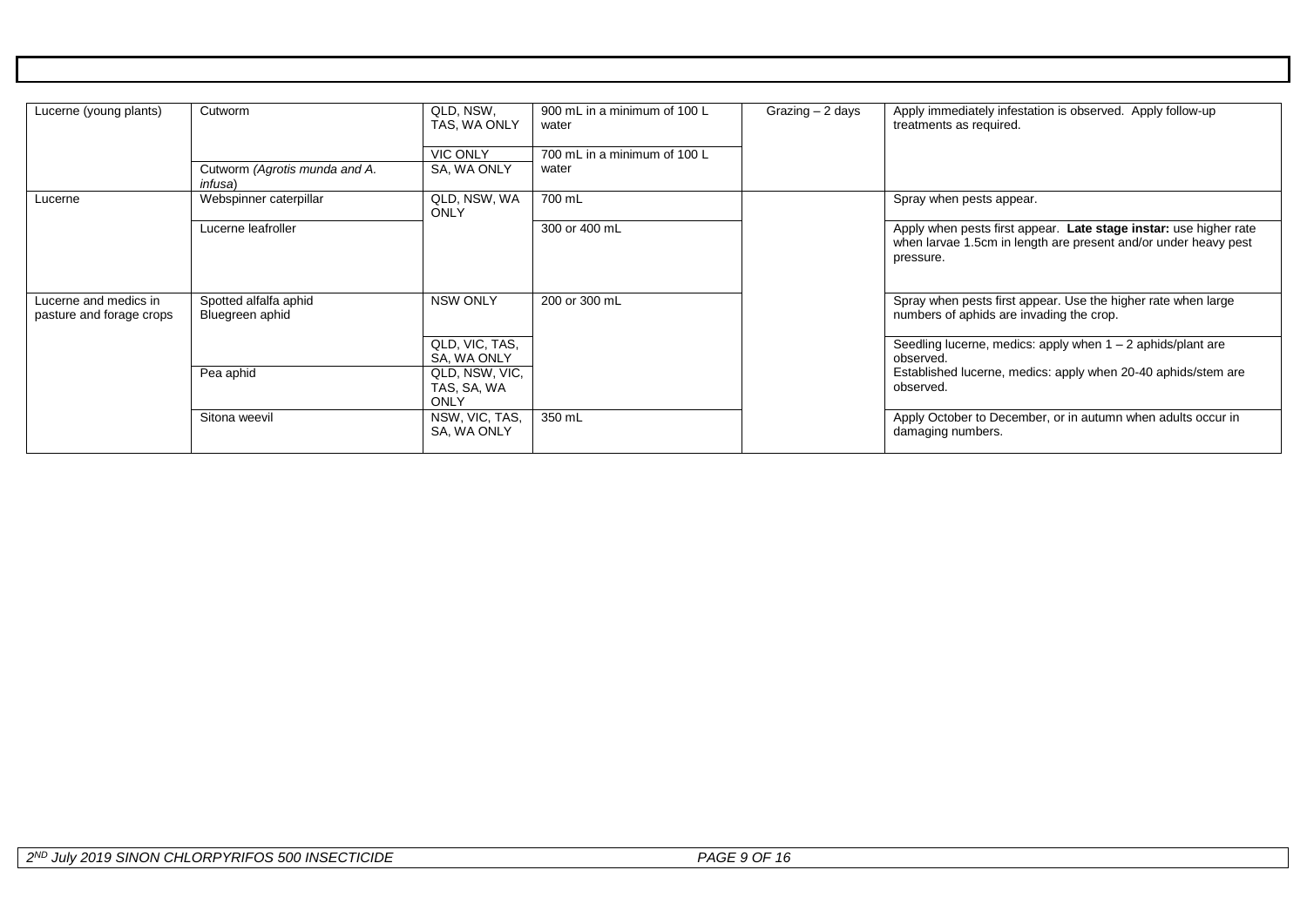| Maize                         | African black beetle                           | NSW, WA ONLY                    | 20 mL/100m of row or 2 L/ha for<br>row spacing of 1 metre                             | N/A                  | Apply at sowing as a 15 - 20cm band spray. For best results spray<br>nozzles should be in front of press wheels on planter. Press wheels<br>assist in establishment.                                                 |
|-------------------------------|------------------------------------------------|---------------------------------|---------------------------------------------------------------------------------------|----------------------|----------------------------------------------------------------------------------------------------------------------------------------------------------------------------------------------------------------------|
| Maize, soybeans,<br>sunflower | False wireworm, Cockroaches, Field<br>crickets | QLD, WA ONLY                    | 100 mL + 125mL sunflower<br>oil/2.5kg cracked wheat or cracked<br>sorghum bait/ha     |                      | Apply at planting of crop. See General Instructions on preparation of<br>cracked wheat or sorghum bait                                                                                                               |
| Maize, sunflower              | Wireworm<br>False wireworm                     | QLD, NSW, WA<br>ONLY            | In-furrow: 5 to 15 mL/100m row or<br>500 mL to 1.5 L/ha for row spacing<br>of 1 metre |                      | Use higher rate with extreme population numbers. See General<br>Instructions on soil application                                                                                                                     |
| Pasture                       | Lawn armyworm                                  |                                 | 700 mL                                                                                | Grazing $-2$ days    | Spray over total crop area when infestation is widespread. When<br>pests are moving as an "army" treat as a broad strip over and in<br>advance of the infestation. Apply follow-up treatments as required.           |
|                               | Sod webworm                                    | QLD, WA ONLY                    |                                                                                       |                      | Spray as early as possible once pests appear. Apply with ground-rig<br>boom or mister. Re-spray as necessary.                                                                                                        |
|                               | Blackheaded pasture cockchafer                 | NSW, VIC, TAS,<br>SA, WA ONLY   | 900 mL                                                                                |                      | Treat when larvae are actively foraging as indicated by numerous<br>piles of fresh soil, or casts on the surface. This usually occurs after<br>showers of rain following short dry spells. Apply by ground-rig boom. |
| Pasture, forage crops         | Underground grass grub                         | NSW, VIC, SA,<br><b>WA ONLY</b> |                                                                                       |                      | Apply when caterpillars are actively feeding. Spray before<br>noticeable damage has occurred. Graze pasture prior to spraying to<br>ensure penetration of spray into the pasture sward.                              |
|                               | Brown pasture looper                           | NSW, VIC, TAS,                  | 700 mL                                                                                |                      | Spray at first sign of pasture infestation.                                                                                                                                                                          |
|                               | Pasture webworm                                | SA, WA ONLY                     |                                                                                       |                      | Spray at first sign of damage. Apply with ground-rig boom, mister or<br>by air.                                                                                                                                      |
| Rapeseed                      | Wireworm,<br>False wireworm                    | QLD, WA ONLY                    | 1 or 1.5 L/ha                                                                         | N/A                  | Apply as a broadcast application. Use higher rate with extreme<br>population numbers. See General Instructions on soil application.                                                                                  |
| Rice                          | <b>Bloodworm</b>                               | NSW, WA ONLY                    | 60 or 150 mL                                                                          | $\overline{10}$ days | Use higher rate when water more than 15cm or amount of decaying<br>plant material is high.                                                                                                                           |
|                               | Brown planthopper                              | QLD, WA ONLY                    | 1.5L                                                                                  |                      | Apply when pest numbers reach 1-2 per tiller and repeat as<br>necessary.                                                                                                                                             |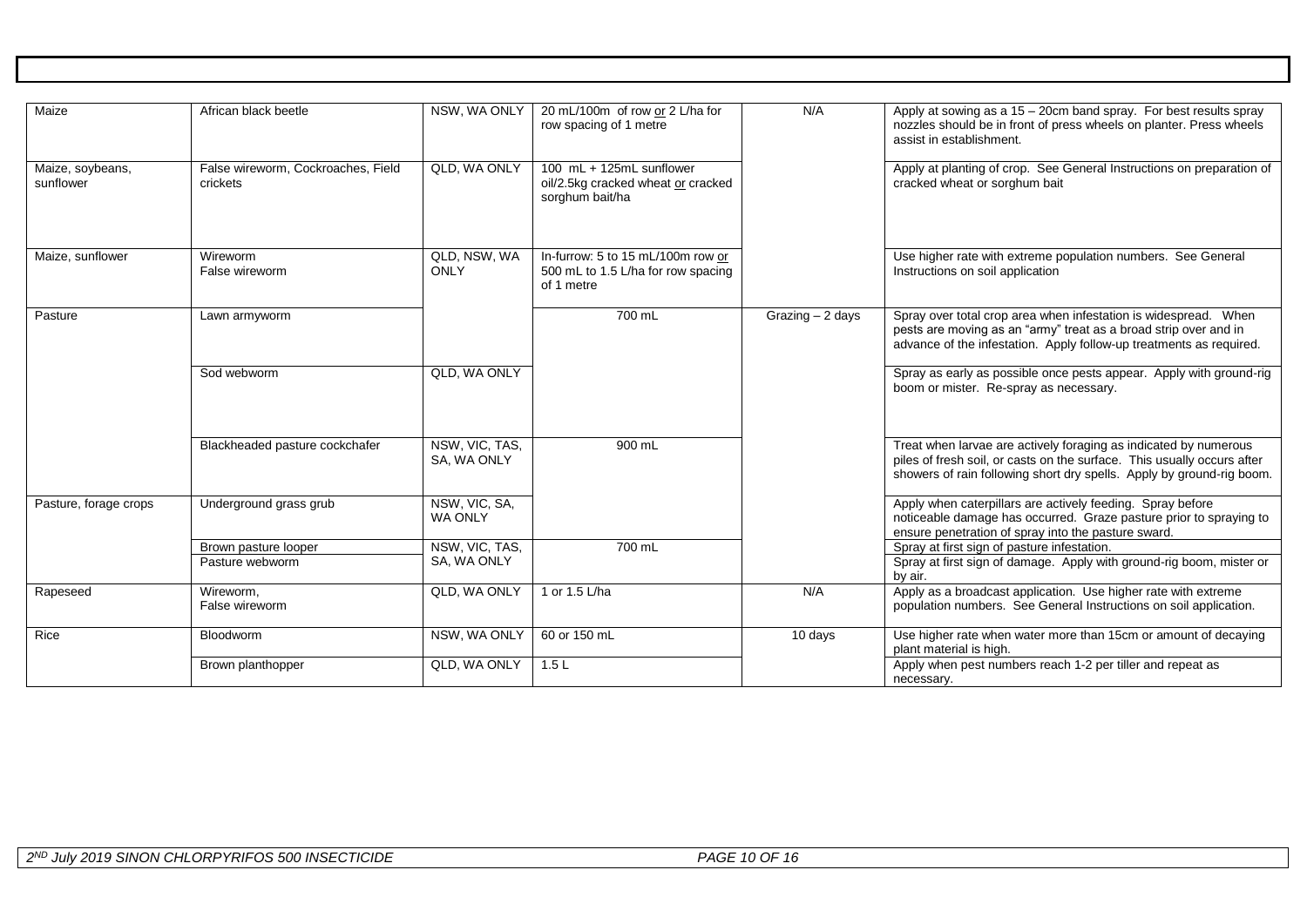| Sorghum<br>Note: (Do not use on<br>Sugar Drip or Alpha<br>sorghum. Check new | Southern armyworm<br>Common armyworm           | QLD, NSW, WA<br>ONLY | 700 or 900 mL                                                                         | Grazing - 2 days<br>Harvest - 2 days | Spray over total crop area when infestation is widespread. When<br>nests are moving as an "army" treat a broad strip over and in<br>advance of the infestation. Late stage instar: Use higher rate when<br>larvae 3 cm in length. Apply follow-up treatments as required. |
|------------------------------------------------------------------------------|------------------------------------------------|----------------------|---------------------------------------------------------------------------------------|--------------------------------------|---------------------------------------------------------------------------------------------------------------------------------------------------------------------------------------------------------------------------------------------------------------------------|
| varieties before applying<br>to entire crop)                                 | Cutworm                                        |                      | 900 mL in a minimum of 100 L<br>water                                                 |                                      | Apply immediately infestation is observed. Apply follow-up<br>treatments as required.                                                                                                                                                                                     |
|                                                                              | Spur-throated locust                           |                      | 1.25 or 1.5 L                                                                         |                                      | Spray areas of crop infested with locusts. Apply spray to trees or<br>roosting sites to control swarming adult locusts. Late stage instar:<br>use higher rate.                                                                                                            |
|                                                                              | Australian plague locust                       |                      | 350 mL                                                                                |                                      | Adults: Spray areas of crop infested with locusts.<br>Hoppers: Spray a swath in advance of marching band and the<br>dense marching front. Continue spraying until all hoppers have been<br>contacted.                                                                     |
|                                                                              | <b>Migratory locust</b>                        | QLD, WA ONLY         |                                                                                       |                                      | Spray areas of crop, trees and roosting sites infested with locusts.                                                                                                                                                                                                      |
|                                                                              | Sorghum midge                                  | QLD, NSW, WA<br>ONLY | 500 mL                                                                                |                                      | Check regularly (preferably in the morning) and apply when $1 - 2$<br>midge per head are present from first emergence of boot to pollen<br>shedding. With repeated attack, spray at intervals of 5 days or less.                                                          |
|                                                                              | Wireworm<br>False wireworm                     | QLD, NSW, WA<br>ONLY | In-furrow: 5 to 15 mL/100m row or<br>500 mL to 1.5 L/ha for row spacing<br>of 1 metre | N/A                                  | Use high rate with extreme population numbers. See General<br>Instructions on soil application.                                                                                                                                                                           |
|                                                                              | Corn aphid                                     |                      | 500 mL                                                                                | 2 days                               | Apply when damaging populations of aphids occur.                                                                                                                                                                                                                          |
|                                                                              | False wireworm, Cockroaches, Field<br>Crickets | QLD, WA ONLY         | 100 mL + 125 mL Sunflower<br>oil/2.5 kg cracked wheat or<br>cracked sorghum bait/ha   | Grazing - 2 days                     | Apply at planting of crop. See General Instructions on preparation of<br>cracked wheat or cracked sorghum bait.                                                                                                                                                           |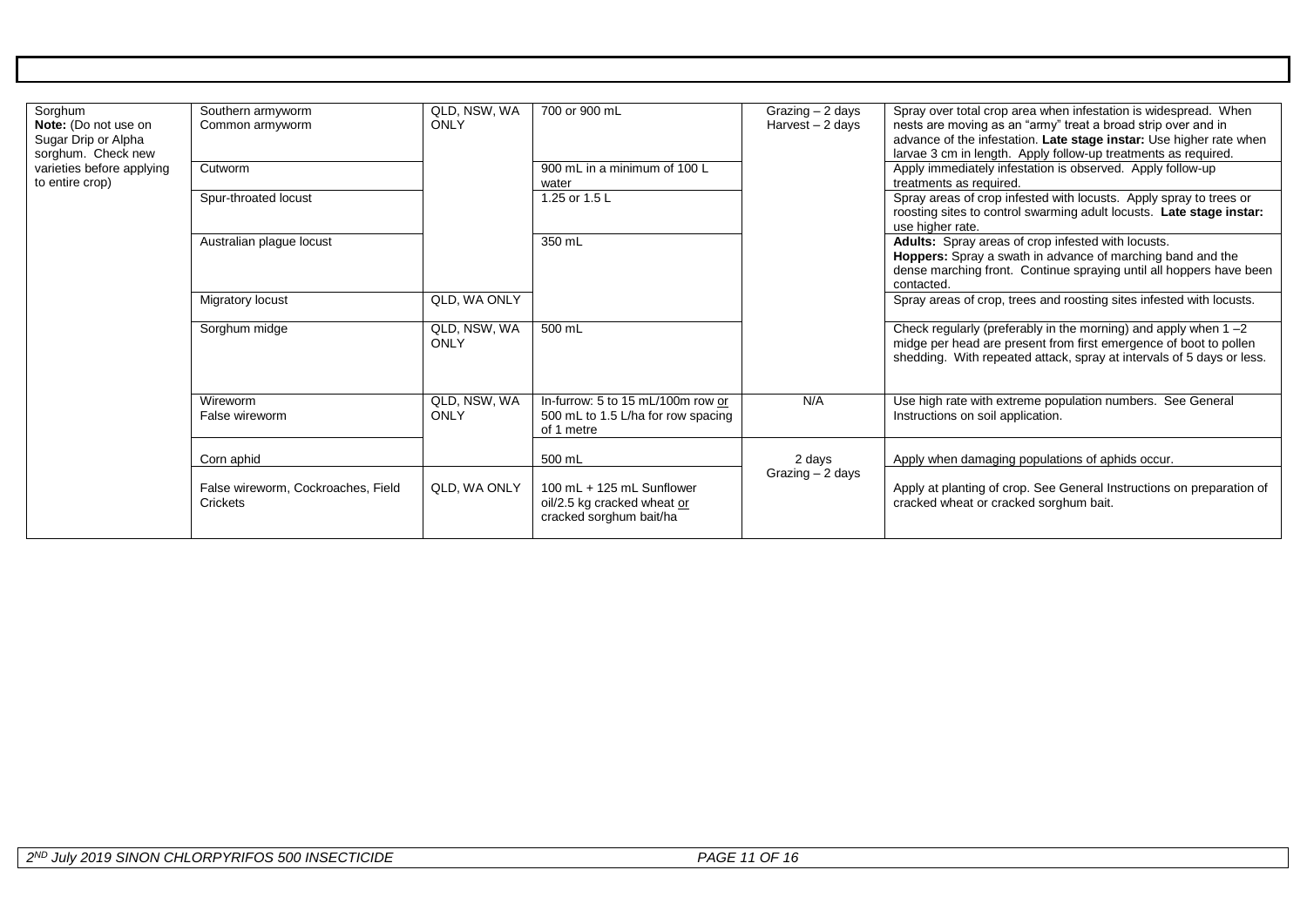| Sugarcane | Southern armyworm<br>Common armyworm          | QLD, WA ONLY         | 700 or 900 mL | 7 days<br>Grazing $-2$ days | Spray over total crop area when infestation is widespread. When<br>pests are moving as an "army" treat a broad strip over and in<br>advance of the infestation. Late stage instar: Use higher rate when<br>larvae 3 cm in length. Apply follow-up treatments as required.                         |
|-----------|-----------------------------------------------|----------------------|---------------|-----------------------------|---------------------------------------------------------------------------------------------------------------------------------------------------------------------------------------------------------------------------------------------------------------------------------------------------|
|           | Spur-throated locust                          |                      | 1.25 or 1.5 L |                             | Spray areas of crop infested with locusts. Apply spray to trees or<br>roosting sites to control swarming adult locusts. Late stage<br>hoppers and adults: use higher rate.                                                                                                                        |
|           | Australian plague locust,<br>Migratory locust |                      | 350 mL        |                             | Adults: Spray areas of crop infested with locusts. Hoppers: Spray<br>in a swath in advance of marching band and then spray along the<br>dense marching front. Continue spraying until all hoppers have been<br>contacted.<br>Spray areas of crop, trees and roosting sites infested with locusts. |
|           | Symphylids                                    |                      | 2L            |                             | Apply as a low pressure (less than 35kPa) or gravity feed spray onto<br>the plant sett and adjacent to soil, at the point of exit from the rear of<br>the planting machine, immediately prior to soil cover being brought in<br>over the sett.                                                    |
|           | Sugarcane wireworm                            | QLD, NSW, WA<br>ONLY | 1.5L          |                             | Apply at planting or ratooning. Apply as a low pressure                                                                                                                                                                                                                                           |
|           | African Black Beetle<br><b>Black beetle</b>   | NSW, WA ONLY         | 1.5L          |                             | (less than 35kPa) or gravity feed spray onto the plant sett and<br>adjacent soil through a nozzle placed above the planter boards.<br>Repeat treatment within 12 weeks of planting if black beetles re-<br>occur.                                                                                 |
| Tobacco   | Wireworm, False wireworm,<br>Cutworm          | VIC, WA ONLY         | 3L            |                             | Apply as a pre-plant spray to cultivated soil surface. Incorporate<br>immediately by rotary hoeing to a depth of 10cm                                                                                                                                                                             |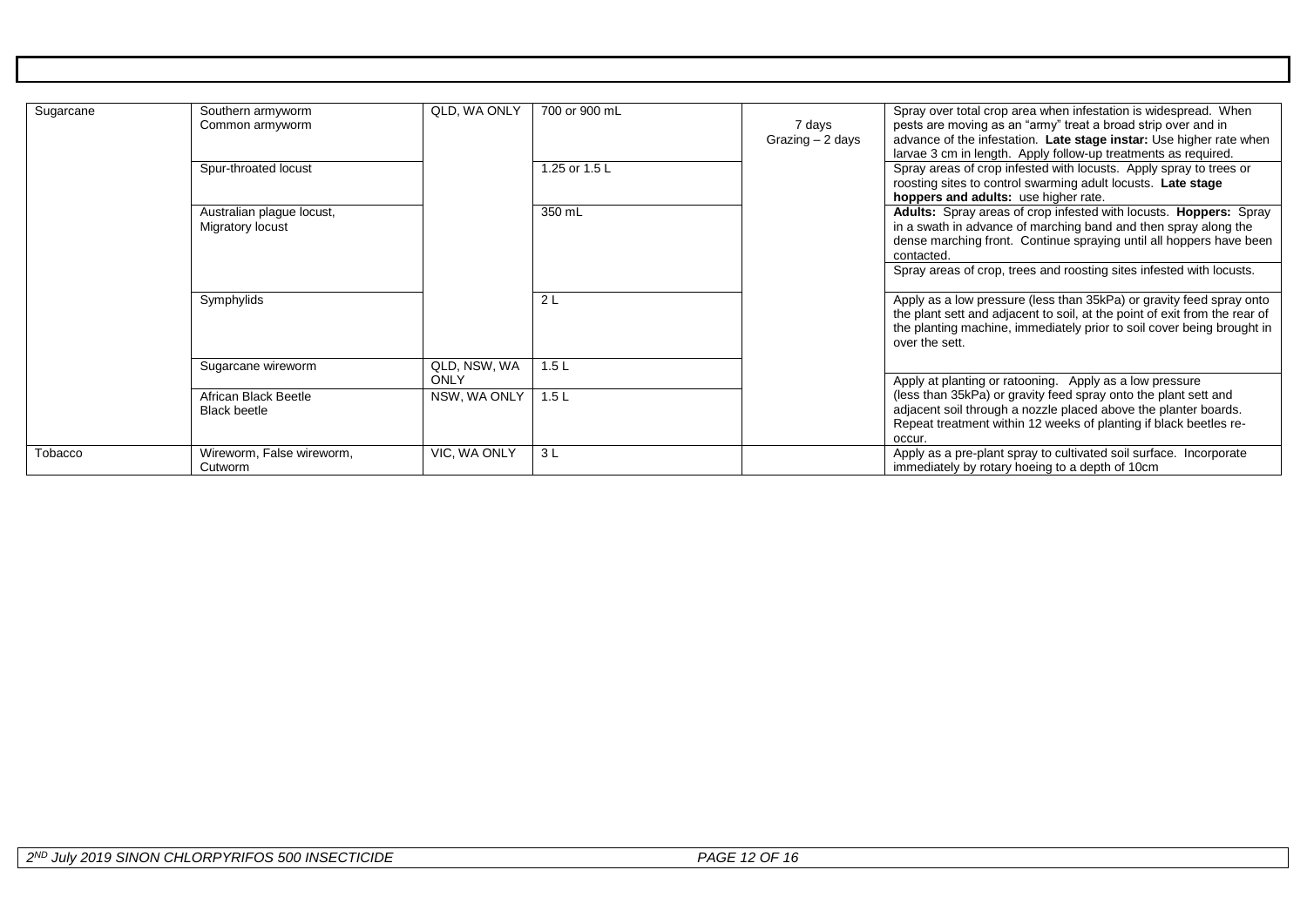| Turf<br>Not in<br>residential/home/public                                             | <b>Funnel Ant</b>                     | Qld, NSW, ACT<br>only                 | $2.0$ L/ha or<br>5 mL/5 L spot spray   | Do not feed turf/lawn<br>clippings from area to<br>poultry or livestock | For spot spraying, apply 30 mL spray to each mound. In areas of<br>high density, a repeat application may be necessary to ensure<br>thorough mound coverage. DO NOT GRAZE TREATED TURF OR<br>FEED TREATED GRASS CLIPPINGS TO ANIMALS.  |
|---------------------------------------------------------------------------------------|---------------------------------------|---------------------------------------|----------------------------------------|-------------------------------------------------------------------------|----------------------------------------------------------------------------------------------------------------------------------------------------------------------------------------------------------------------------------------|
| spaces                                                                                | African Black Beetle                  | Qld. NSW. ACT.<br>Vic. WA only        | 6.0 L/ha or<br>60 mL/100m <sup>2</sup> |                                                                         | Apply to lawn when pests appear. Water in immediately after<br>application                                                                                                                                                             |
|                                                                                       | Argentine Stem Wevil                  | NSw. ACT. Vic.<br>Tas, SA, WA         | 4.0 L/ha or<br>40 mL/100m <sup>2</sup> |                                                                         | Lightly water following application. Apply as late in the day as<br>possible.                                                                                                                                                          |
|                                                                                       | <b>Blackheaded Pasture Cockchafer</b> | only                                  | 900 mL/ha or<br>9 mL/100 $m2$          |                                                                         | Use sufficient water to give even coverage. Apply as late in the day<br>as possible.                                                                                                                                                   |
|                                                                                       | <b>Brown Pasture Looper</b>           |                                       | 700 mL/ha or                           |                                                                         | Apply when pests first appear.                                                                                                                                                                                                         |
|                                                                                       | Pasture Webworm                       |                                       | $7 \text{ mL} / 100 \text{ m}^2$       |                                                                         | Spray at first sign of damage. Apply with ground-rig boom or mister.<br>Apply as late in the day as possible.                                                                                                                          |
|                                                                                       | Lawn Armyworm                         | Qld, NSW, ACT,<br>Vic, SA, WA<br>only |                                        |                                                                         | Spray over total lawn area when infestation is present. When pests<br>are moving, treat strip over and in advance of infestation. Apply<br>follow-up treatments as required.                                                           |
|                                                                                       | Sod Webworm                           | All States                            |                                        |                                                                         | Apply as soon as pests appear. Repeat as required.                                                                                                                                                                                     |
|                                                                                       | Underground Grass Grub                | NSW, ACT, Vic,<br>SA, WA only         | 900 mL/ha or<br>9 mL/100 $m2$          |                                                                         | Apply when caterpillars are actively feeding. Spray before<br>noticeable damage has occurred. Apply as late in the day as<br>possible.                                                                                                 |
|                                                                                       | Crickets                              | Qld only                              | 20 mL/20 L                             |                                                                         | Apply as required preferably late in the day.                                                                                                                                                                                          |
| <b>SITUATION</b>                                                                      | <b>INSECT</b>                         | <b>STATE</b>                          | <b>RATE</b>                            | <b>WITHHOLDING</b><br><b>PERIOD</b>                                     | <b>CRITICIAL COMMENTS</b>                                                                                                                                                                                                              |
| Agricultural, commercial<br>and industrial areas<br>Not in<br>residential/home/public | Argentine Ant                         | <b>ALL STATES</b>                     | 1 L/100 L water                        | N/A                                                                     | Spray ant tracts, nests or where ant activity is noticed. Apply to<br>paths in continuous 30cm bands. Apply to base of building walls,<br>fences, rockwork trunks or shrubs and trees, and other hard surfaces<br>to a height of 30cm. |
| spaces                                                                                |                                       |                                       |                                        |                                                                         | Note: All occurrences of Argentine ants are to be reported to WA<br>Department of Agriculture.                                                                                                                                         |

**NOT TO BE USED FOR ANY PURPOSE, OR IN ANY MANNER CONTRARY TO THIS LABEL UNLESS AUTHORISED UNDER APPROPRIATE LEGISLATION.**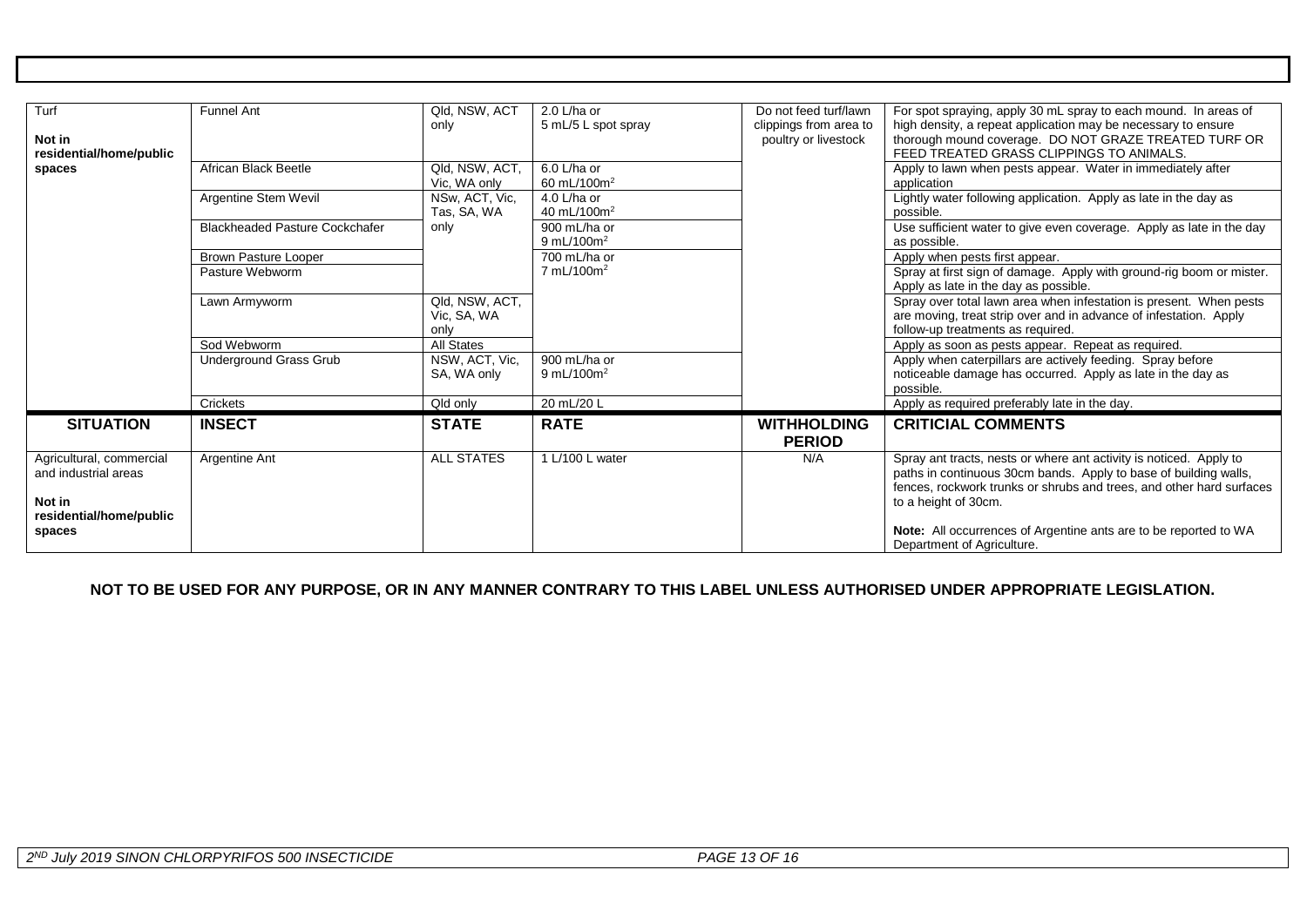#### **WITHHOLDING PERIODS:**

DO NOT graze or cut cereals, pastures or forage crops for stock food for 2 days after application.

Cotton: DO NOT harvest for 4 weeks after application. DO NOT graze or cut for stockfood for 4 weeks after application.

DO NOT spray the following crops later than the number of days shown, before harvest:

Mango 21 days Banana, Citrus, Grape Vines, Kiwifruit, Pome Fruit, Stone Fruit, Asparagus 14 days Cereal grain crops 10 days Avocado, Sugarcane 7 days Cole crops, cucurbits 5 days Tomatoes 3 days Sorghum grain crops 2 days

#### **GENERAL INSTRUCTIONS**

Before opening carefully read Directions for use, Precautionary Statements, Safety Directions, First Aid Instructions and attached leaflet.

#### **MIXING**

Measure out the required amount of Sinon Chlorpyrifos 500 and add directly to the spray vat with agitation.

#### **COMPATIBILITY**

This product is compatible with the following:

Herbicides: Atrazine, bromoxynil, chlorsulfuron, diclofop-methyl, diuron, flamprop-methyl, fluometuron, glyphosate, paraquat, paraquat + diquat, pendimethalin, trifluralin.

Insecticides and miticides: Acephate, azinophos-methyl, carbaryl, cypermethrin, deltamethrin, demeton-S-methyl, diazinon, dichlorvos, dicofol, dimethoate, endosulfan, ethion, fenvalerate, maldison, methidathion, methomyl, monocrotophos, oils, oxythinquinox, parathion, phosalone phosmet tetradifon, trichlorfon.

Fungicides: Benomyl, chlorothalonil, thiram, triadimefon, zineb, ziram.

Fertilisers: Diammonium phosphate, limestone, miloreanite, mono-ammonium sulphate, Potash, sulphur coated urea, triple super phosphate, urea.

#### **INSECTICIDE RESISTANCE WARNING**



For insecticide resistance management Sinon Chlorpyrifos 500 Insecticide is a Group 1B insecticide.

Some naturally occurring insect biotypes resistant to Sinon Chlorpyrifos 500 Insecticide and other Group 1B insecticides may exist through normal genetic variability in any insect population. The resistant individuals can eventually dominate the insect population if Sinon Chlorpyrifos 500 Insecticide or other Group 1B insecticides are used repeatedly. The effectiveness of Sinon Chlorpyrifos 500 Insecticide on resistant individuals could be significantly reduced. Since occurrence of resistant individuals is difficult to detect prior to use, Sinon Australia Pty Ltd accepts no liability for any losses that may result from the failure of Sinon Chlorpyrifos 500 Insecticide to control resistant insects.

Sinon Chlorpyrifos 500 Insecticide may be subject to specific resistance management strategies. For further information contact your local supplier, Sinon representative or local agricultural department agronomist.

#### **PRECAUTIONS**

#### **RE-ENTRY PERIODS**

Field crops, tree crops and vines: Do not allow entry into treated crops until spray deposits have dried. If prior entry is required, limit duration of entry and wear cotton overalls buttoned to the neck and wrist (or equivalent clothing) and chemical resistant gloves. Clothing must be laundered after each day's use.

Cotton Chippers: Do not allow entry into treated areas until spray deposits have dried. After this time, wear shoes or boots, socks, long trousers, long sleeved shirt, gloves and hat.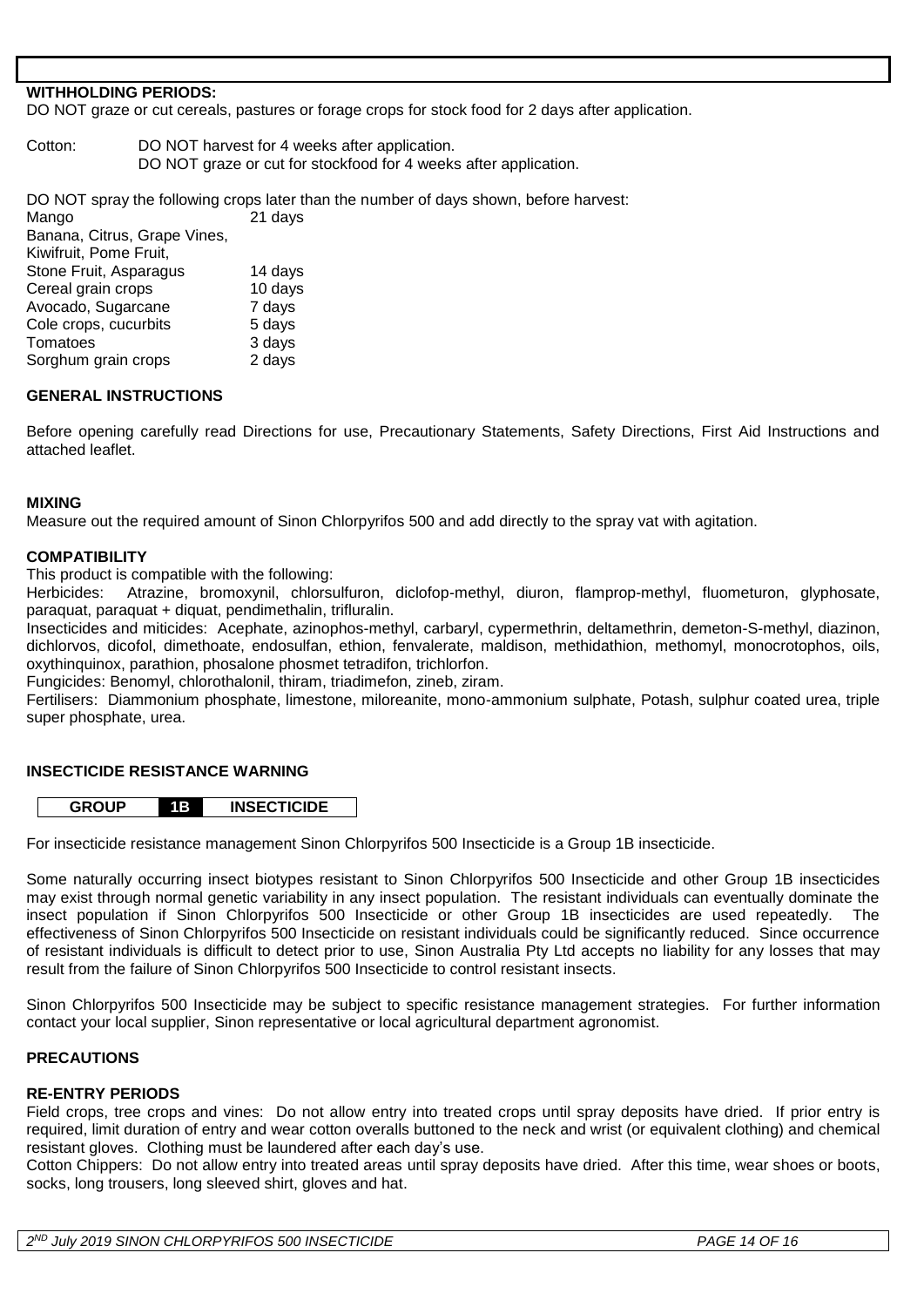#### **PROTECTION OF LIVESTOCK**

Dangerous to bees. DO NOT spray any plants in flower while bees are actively foraging. DO NOT feed grass clippings from treated area to poultry and animals.

#### **PROTECTION OF WILDLIFE, FISH, CRUSTACEANS AND ENVIRONMENT**

HIGHLY TOXIC TO BIRDS AND REPTILES. VERY HIGHLY TOXIC TO FISH AND AQUATIC INVERTEBRATES.

DO NOT re-apply to the same crop within 10 days (unless specifically recommended in the directions for use).

Spray drift may occur under adverse meteorological conditions or from certain spray equipment. DO NOT allow spray to drift onto sensitive areas including, but not limited to, natural streams, rivers or waterways and human dwellings. A spray drift management strategy such as those in the "Best Management Practices Manual for cotton Growers" of the "Pilots and Operators Manual" should be applied.

Options for minimising drift to sensitive areas include not spraying within a certain distance of sensitive areas when the wind is blowing towards them (see table for guidance) or ensuring that drifting spray will be intercepted by a catching surface such as a row of shelter trees, an unsprayed row of orchard trees, or hail netting.

| <b>Situation</b>                              | Recommended buffer<br>Distance (m) |
|-----------------------------------------------|------------------------------------|
| Orchard (dormant trees, citrus, large trees)* |                                    |
| Cotton (aerial application)                   | 300                                |
| Other crops (aerial application)              | 100                                |

DO NOT apply if heavy rains or storms that are likely to cause surface runoff are forecast in the immediate area within two days of application.

DO NOT apply when irrigating, or to waterlogged soil, or while water remains on the surface or in furrows, unless tailwater is captured on farm.

DO NOT allow contaminated runoff water from treated paddocks to enter adjacent areas or water bodies. Runoff contaminated by irrigation events (tailwater) and a 25mm rainstorm should be captured on farm for two days after application.

DO NOT contaminate ponds, waterways and drains with this chemical or used containers.

#### **STORAGE AND DISPOSAL**

Store in closed, original container in a cool, well ventilated area. Do not store for prolonged periods in direct sunlight. Triple rinse containers before disposal. Add rinsings to spray tank. Do not dispose of undiluted chemicals on site. If not recycling, break, crush or puncture and deliver empty packaging for appropriate disposal to an approved waste management facility. If an approved waste management facility is not available, bury the empty packaging 500 mm below the surface in a disposal pit specifically marked and set up for this purpose clear of waterways, desirable vegetation and tree roots, in compliance with relevant Local, State or Territory government regulations. DO NOT burn empty containers or product.

This container can be recycled if it is clean, dry, free of visible residues and has the drumMUSTER logo visible. Triple rinse container before disposal. Dispose of rinsate by adding to the spray tank. Do not dispose of undiluted chemicals on site. Wash outside of the container and the cap. Store cleaned container in a sheltered place with cap removed. It will then be acceptable for recycling at a drumMUSTER collection or similar container management site. The cap should not be replaced but may be taken separately.

#### **Refillable containers**

Empty contents fully into application equipment. Close all valves and return to point of supply for refill or storage.

#### **SAFETY DIRECTIONS:**

Product is poisonous if absorbed by skin contact, inhaled or swallowed. Repeated exposure may cause allergic disorders. Repeated minor exposure may have a cumulative poisoning effect. Will irritate the eyes and skin. Avoid contact with eyes and skin. Do not inhale vapour or spray mist. When opening the container, preparing spray and using the prepared spray, wear chemical resistant clothing buttoned to the neck and wrist and washable hat, elbow-length PVC gloves, goggles, chemical resistant footwear and half facepiece respirator with combined dust and gas cartridge. If clothing becomes contaminated with product or wet with spray remove clothing immediately. If product on skin, immediately wash area with soap and water. If product in eyes, wash it out immediately with water. After use and before eating, drinking or smoking, wash hands, arms and face thoroughly with soap and water. After each days use, wash gloves, goggles, contaminated clothing and respirator and if rubber wash with detergent and warm water**.**